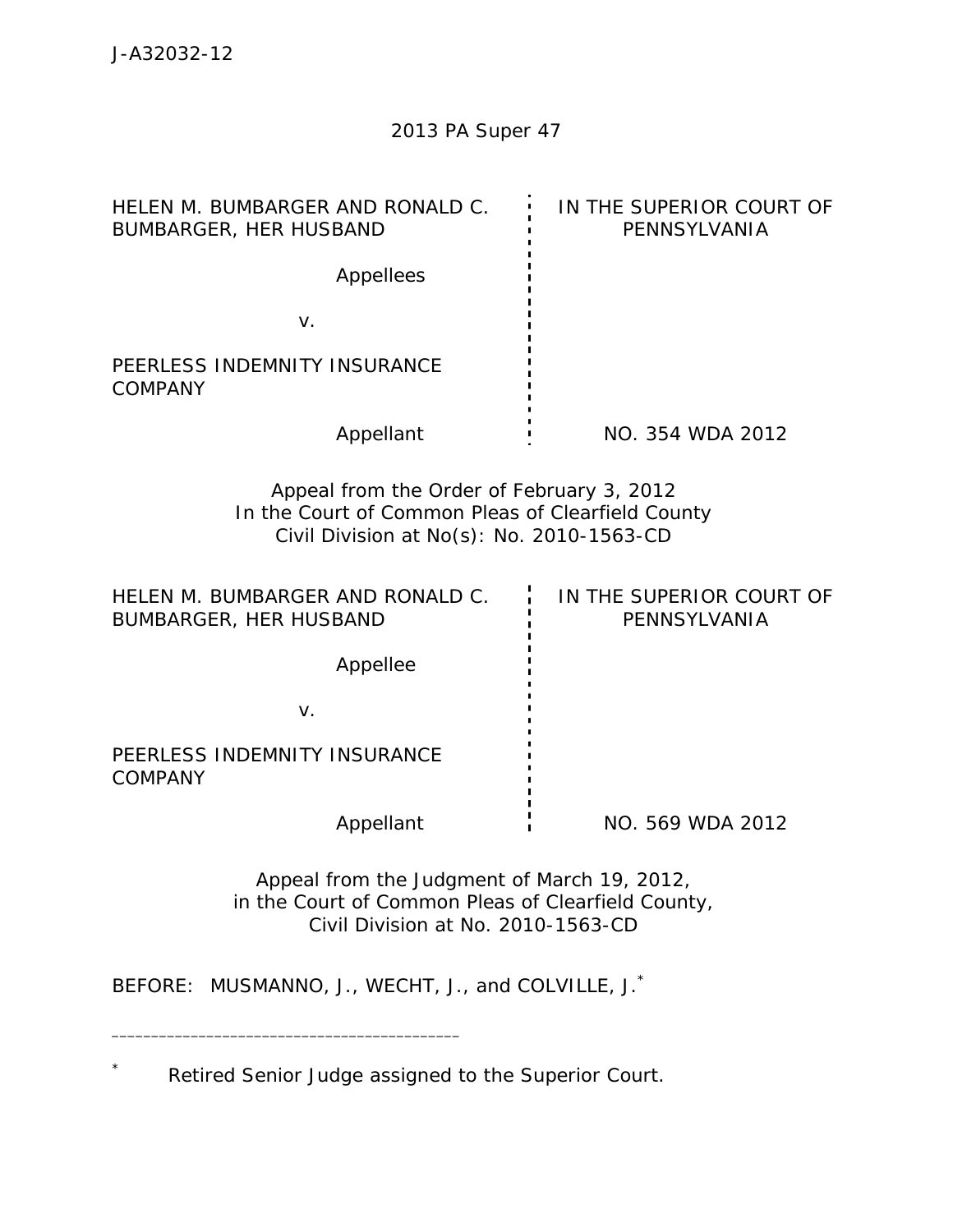OPINION BY WECHT, J.: Filed: March 8, 2013

\_\_\_\_\_\_\_\_\_\_\_\_\_\_\_\_\_\_\_\_\_\_\_\_\_\_\_\_\_\_\_\_\_\_\_\_\_\_\_\_\_\_\_\_

 At Docket No. 354 WDA 2012, Peerless Indemnity Insurance Company ("Appellant") challenges the trial court's February 3, 2012 order. That order granted summary judgment in favor of Helen M. and Ronald C. Bumbarger ("Appellees") on their claim for uninsured motorist ("UM") coverage. We affirm,<sup>1</sup> albeit on a basis somewhat different than that relied upon by the trial court.<sup>2</sup>

 The background underlying this matter can be summarized as follows: Appellees filed a complaint, and then an amended complaint, against Appellant for breach of the parties' auto insurance contract. According to the amended complaint, on December 3, 2009, Appellee Helen Bumbarger was a passenger in Appellees' 1998 Ford Taurus when Michael Jury caused

<sup>1</sup> At Docket No. 569 WDA 2012, Appellant appeals separately from the judgment that the trial court purported to enter in favor of Appellees on March 19, 2012. When the court entered that judgment, the matter already was on appeal to this Court at 354 WDA 2012. Hence, the trial court lacked jurisdiction to proceed further in this matter. Pa.R.A.P. 1701(a). Consequently, the entry of judgment challenged at 569 WDA 2012 is a legal nullity. *See Bell v. Kater*, 839 A.2d 356, 358 (Pa. Super. 2003) ("The trial court's order . . . is a nullity because it was entered at a time when the trial court did not have jurisdiction – *i.e.*, the order was entered **after** Kater filed her first notice of appeal with this Court and **before** the record was remanded to the trial court pursuant to Pa.R.A.P. 2591(a).") (emphasis in original). Accordingly, we dismiss the appeal docketed at No. 569 WDA 2012.

<sup>2</sup> *See In re Jacobs*, 15 A.3d 509, 509 & n.1 (Pa. Super. 2011) ("We are not bound by the rationale of the trial court, and may affirm on any basis.").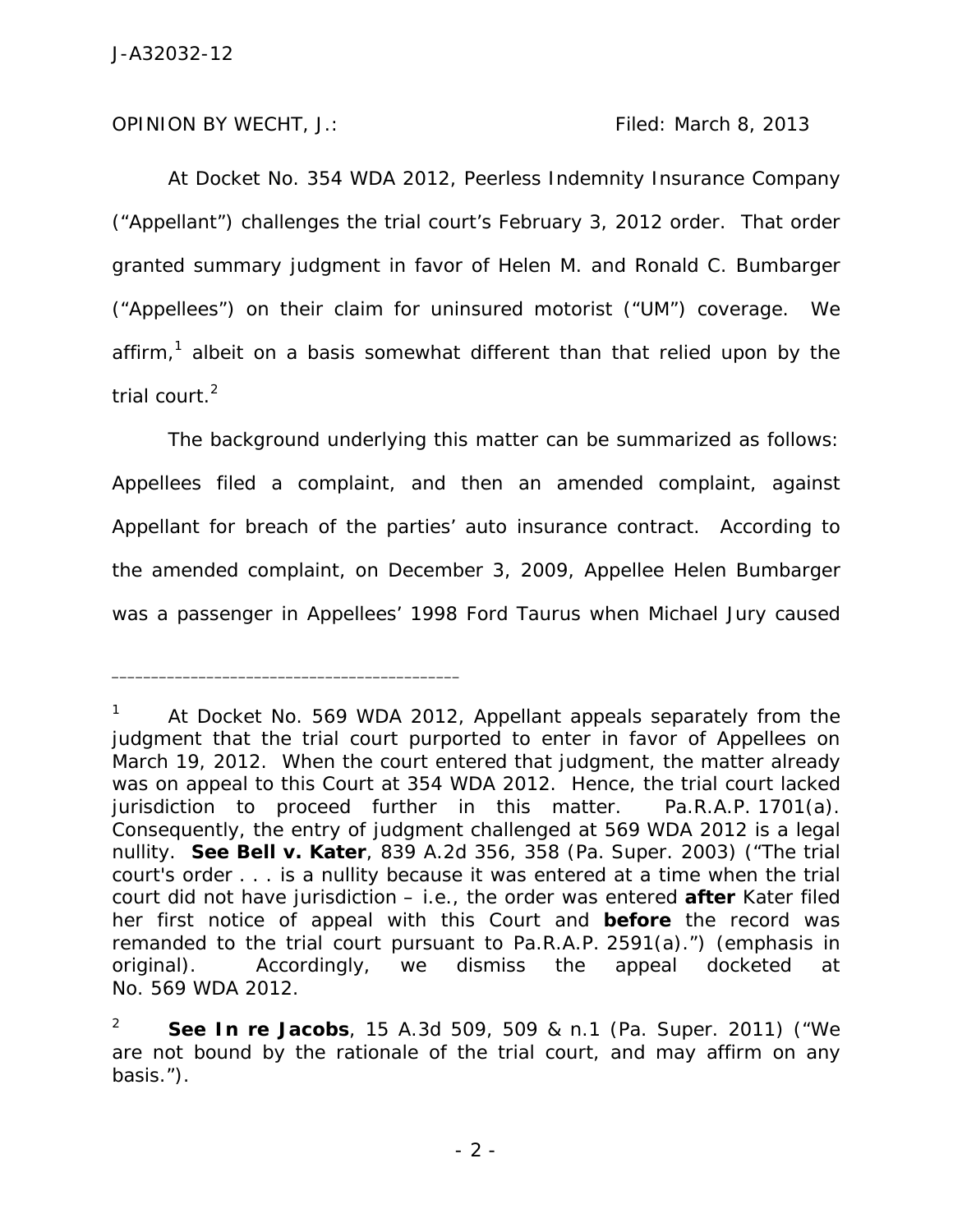his vehicle to collide with Appellees' car. As a result of the accident, Mrs. Bumbarger suffered serious injuries. Mr. Jury was an uninsured motorist.

 Appellees further averred that they insured their Taurus by purchasing a policy from Appellant. At the time that Appellees purchased the policy, they owned two vehicles, but elected to waive their ability to stack UM coverage.<sup>3</sup> Appellees later purchased an additional vehicle, and, through

**(a) Limit for each vehicle.—**When more than one vehicle is insured under one or more policies providing uninsured or underinsured motorist coverage, the stated limit for uninsured or underinsured coverage shall apply separately to each vehicle so insured. The limits of coverages available under this subchapter for an insured shall be the sum of the limits for each motor vehicle as to which the injured person is an insured.

**(b) Waiver.—**Notwithstanding the provisions of subsection (a), a named insured may waive coverage providing stacking of uninsured or underinsured coverages in which case the limits of coverage available under the policy for an insured shall be the stated limits for the motor vehicle as to which the injured person is an insured.

**(c) More than one vehicle.—**Each named insured purchasing uninsured or underinsured motorist coverage for more than one vehicle under a policy shall be provided the opportunity to waive the stacked limits of coverage and instead purchase coverage as described in subsection (b). The premiums for an insured who exercises such waiver shall be reduced to reflect the different cost of such coverage.

*(Footnote Continued Next Page)* 

<sup>3</sup> Stacking is explained by Pennsylvania's Motor Vehicle Financial Responsibility Law ("MVFRL"), 75 Pa.C.S. §§ 1701, *et seq.*, in section 1738 ("Stacking of uninsured and underinsured benefits and option to waive") as follows: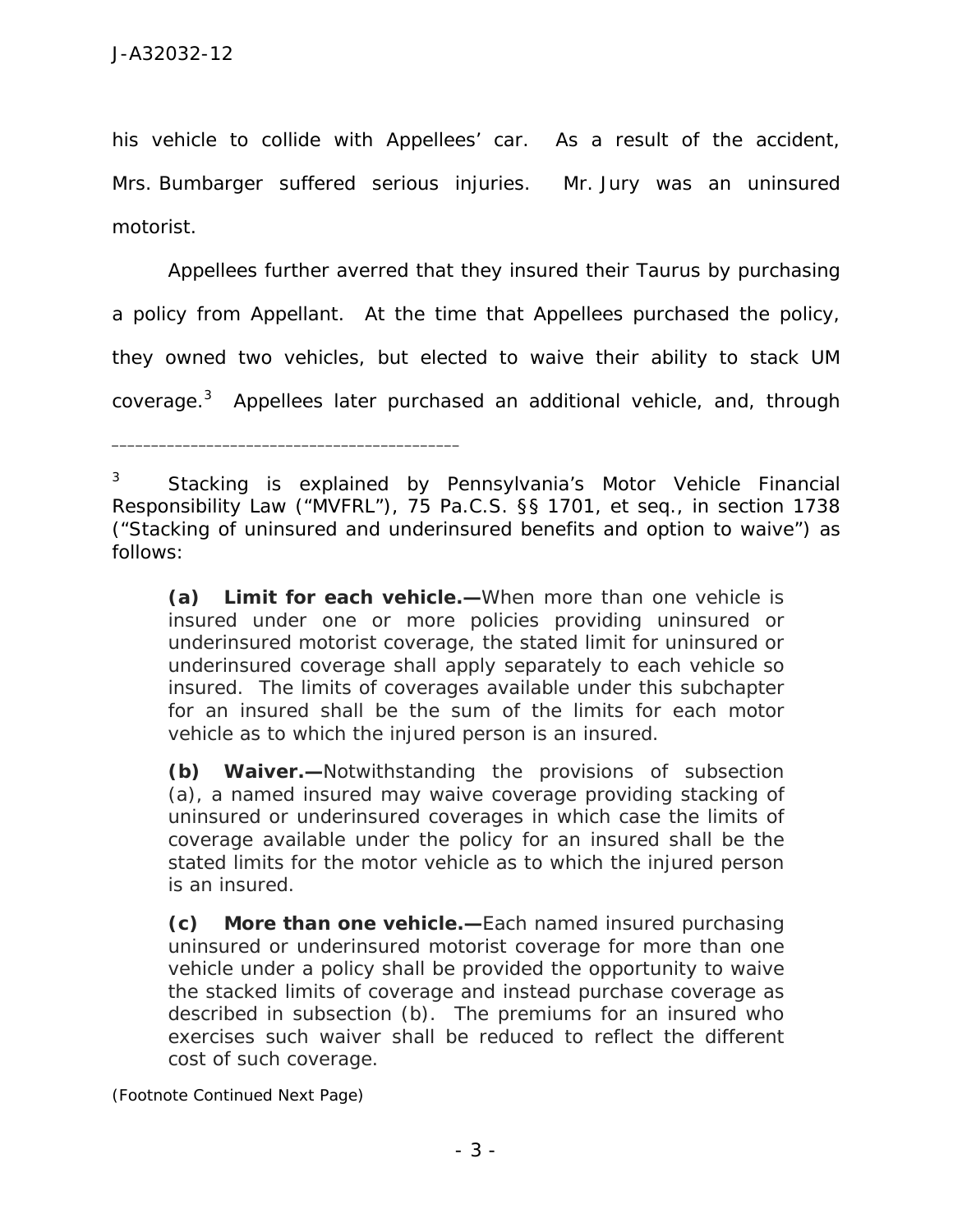their insurance agent, added that third vehicle to the policy via an endorsement with an effective date of July 24, 2007. Over two years after that endorsement, Appellees added a fourth vehicle to their policy. The addition of the fourth vehicle was reflected in an Amended Declarations Page that became effective on October 2, 2009. Unlike the third car, the fourth was not added to the policy by endorsement.

 With regard to the December 3, 2009 accident, Appellees maintained that they were entitled to stack UM coverage because Appellant failed to procure new stacking waivers after Appellees purchased their third and fourth vehicles. Appellees contended that Appellant was required to obtain new stacking waivers pursuant to our Supreme Court's decisions in *Sackett v. Nationwide Mutual Insurance Co.*, 919 A.2d 194 (Pa. 2007) ("*Sackett I*"), and *Sackett v. Nationwide Mutual Insurance Co.*, 940 A.2d 329 (Pa. 2007) ("*Sackett II*"), as well as this Court's decision on appeal following the remand to the trial court of *Sackett II*. *See Sackett v. Nationwide Mutual Insurance Co.*, 4 A.3d 637 (Pa. Super. 2010) ("*Sackett III*"). Appellees claimed that Appellant breached the policy by refusing to stack their UM coverage.

 The parties filed a stipulation of facts and competing motions for summary judgment. On February 3, 2012, the trial court issued an opinion *(Footnote Continued)* \_\_\_\_\_\_\_\_\_\_\_\_\_\_\_\_\_\_\_\_\_\_\_

<sup>75</sup> Pa.C.S. § 1738. Subsection 1738(d) prescribes a precisely worded form to memorialize an insured's election to waive stacked coverage.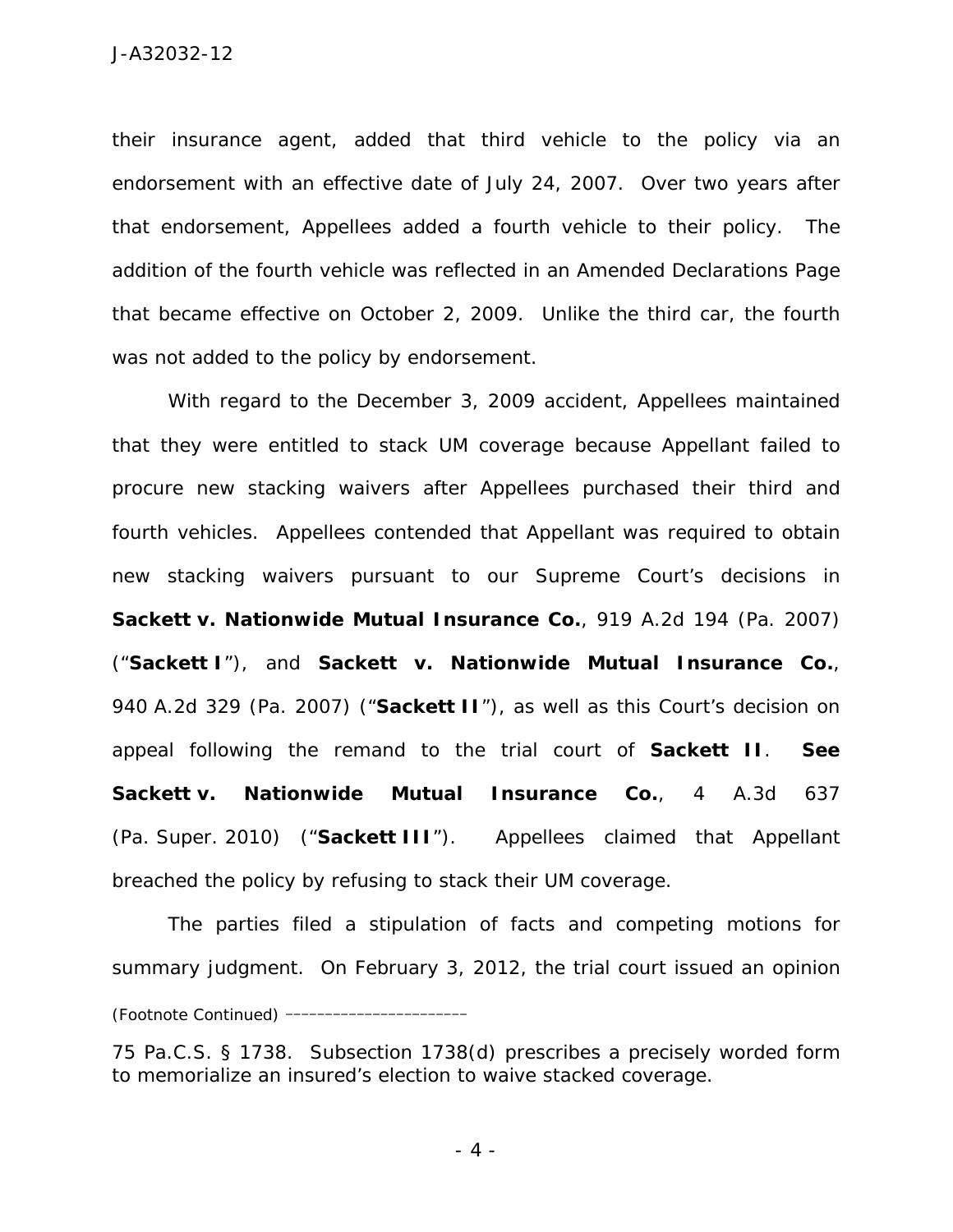and order denying Appellant's motion for summary judgment and granting Appellees' motion for summary judgment. In its order, the court also declared that, pursuant to the insurance policy, Appellant is required to provide Appellees with \$100,000.00 of stacked UM coverage. The trial court's ruling dismissed all claims and all parties and, thus, constituted a final, appealable order. Pa.R.A.P. 341(b)(1). On March 2, 2012, Appellant timely filed a notice of appeal. The appeal is docketed in this Court at No. 354 WDA 2012, and is the only one of the two docketed appeals arising in this case that we may review. *See supra* at 2 n.1.<sup>4</sup>

On March 6, 2012, the trial court directed Appellant to file a concise statement of errors complained of on appeal pursuant to Pa.R.A.P. 1925(b). On March 13, 2012, the parties filed a document entitled "Stipulation on the Determination of Damages." The parties stipulated that, because Appellant already provided Appellees with \$25,000 in coverage, the limit of unstacked UM coverage under the policy, the damages due to Appellees would be the \$75,000 difference between \$25,000 (unstacked) and \$100,000 (stacked) if this Court affirmed the February 3, 2012, order. On April 16, 2012, Appellant filed its Rule 1925(b) statement.

<sup>4</sup> On March 30, 2012, Appellant filed its second notice of appeal, purportedly on the judgment entered during the pendency of its previously filed appeal. As noted, *supra* n.1, we dismiss this appeal.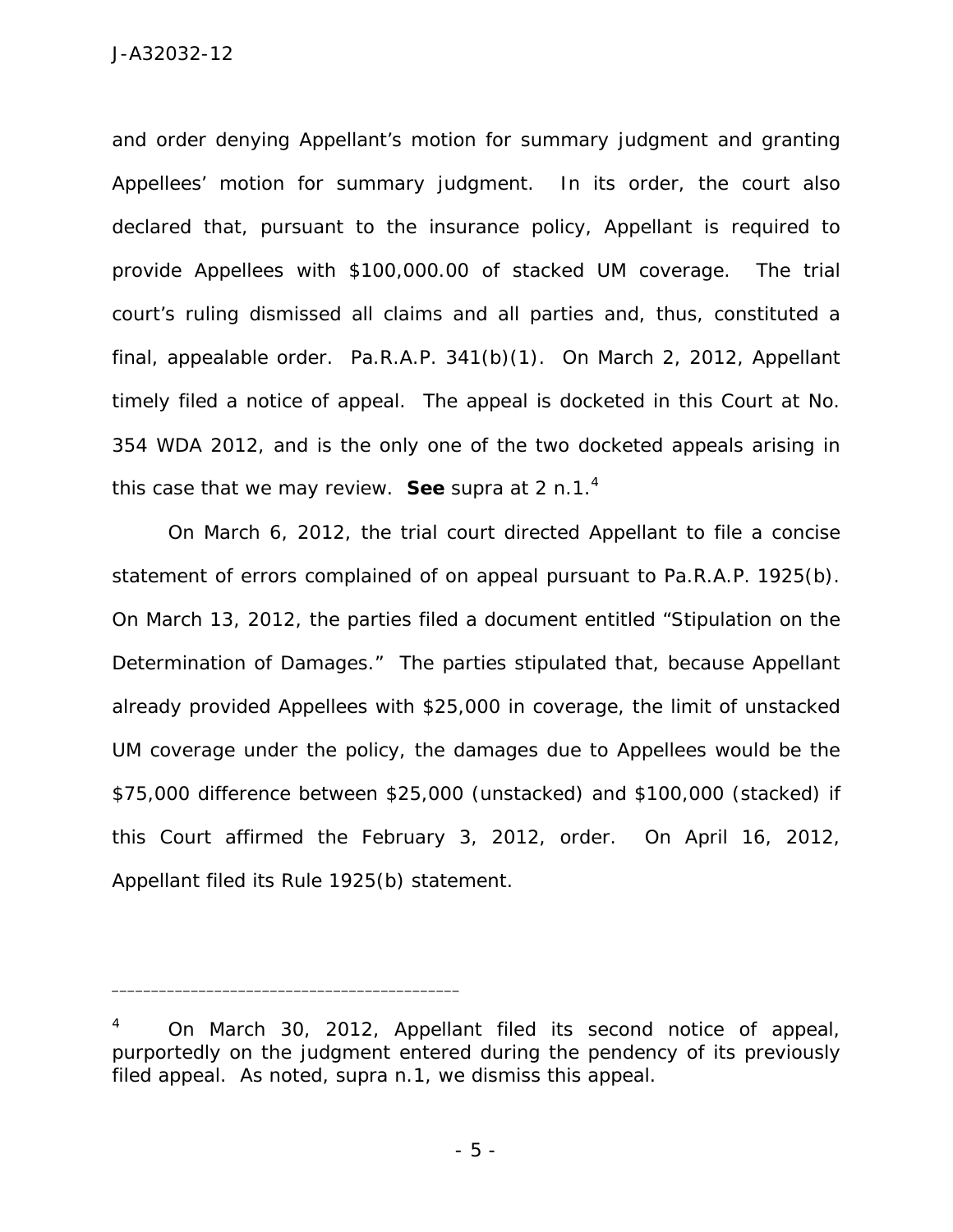Appellant asks us to review the trial court's decision granting summary

judgment to Appellees and denying it to Appellant. Specifically, Appellant

poses the following issue:

Did the lower court improperly grant [Appellees'] motion for summary judgment, and deny the motion for summary judgment by [Appellant], where the Appellees' original stacking waiver remained in effect as of the date of loss, notwithstanding the addition of two (2) other vehicles to the policy, where an effective stacking rejection form had been signed at the policy's inception, and where the vehicles were added pursuant to an after-acquired vehicle clause that provided for continuing, and not finite, coverage?

Brief for Appellant at 4 (capitalization modified).

Our standard of review of an appeal from a grant or denial of summary

judgment is well-settled:

When a party seeks summary judgment, a court shall enter judgment whenever there is no genuine issue of any material fact as to a necessary element of the cause of action or defense that could be established by additional discovery. A motion for summary judgment is based on an evidentiary record that entitles the moving party to a judgment as a matter of law. In considering the merits of a motion for summary judgment, a court views the record in the light most favorable to the nonmoving party, and all doubts as to the existence of a genuine issue of material fact must be resolved against the moving party. Finally, the court may grant summary judgment only when the right to such a judgment is clear and free from doubt. An appellate court may reverse the granting of a motion for summary judgment [only] if there has been an error of law or an abuse of discretion. . . .

*Swords v. Harleysville Ins. Co.*, 883 A.2d 562, 566-67 (Pa. 2005)

(citations omitted).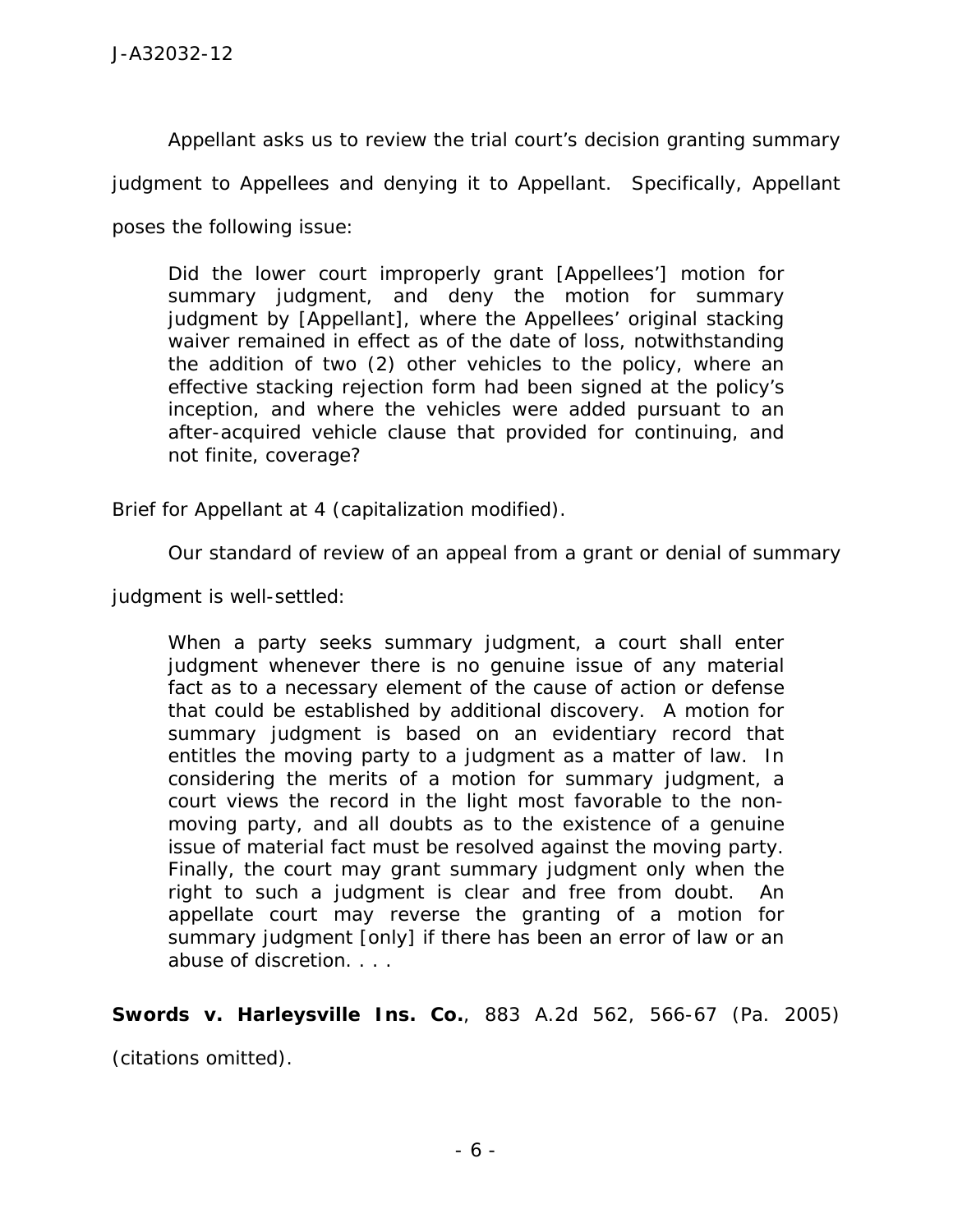To adjudicate this appeal, we must interpret Appellees' automobile

insurance policy. We note the following governing principles:

The task of interpreting [an insurance] contract is generally performed by a court rather than by a jury. The purpose of that task is to ascertain the intent of the parties as manifested by the terms used in the written insurance policy. When the language of the policy is clear and unambiguous, a court is required to give effect to that language. When a provision in a policy is ambiguous, however, the policy is to be construed in favor of the insured to further the contract's prime purpose of indemnification and against the insurer, as the insurer drafts the policy, and controls coverage. Contractual language is ambiguous if it is reasonably susceptible of different constructions and capable of being understood in more than one sense. Finally, [i]n determining what the parties intended by their contract, the law must look to what they clearly expressed. Courts in interpreting a contract, do not assume that its language was chosen carelessly. Thus, we will not consider merely individual terms utilized in the insurance contract, but the entire insurance provision to ascertain the intent of the parties.

In other words, [g]enerally, courts must give plain meaning to a clear and unambiguous contract provision unless to do so would be contrary to a clearly expressed public policy.

*Gov't Employees Ins. Co. v. Ayers*, 955 A.2d 1025, 1028-

29 (Pa. Super. 2008) (citations and quotation marks omitted); *see also* 

*Madison Constr. Co. v. Harleysville Mut. Ins. Co.*, 735 A.2d 100, 106

(Pa. 1999) ("Where a provision of a policy is ambiguous, the policy provision is to be construed in favor of the insured and against the insurer, the drafter of the agreement . . . . Contractual language is ambiguous if it is reasonably susceptible of different constructions and capable of being understood in more than one sense."). To the extent that our analysis requires us to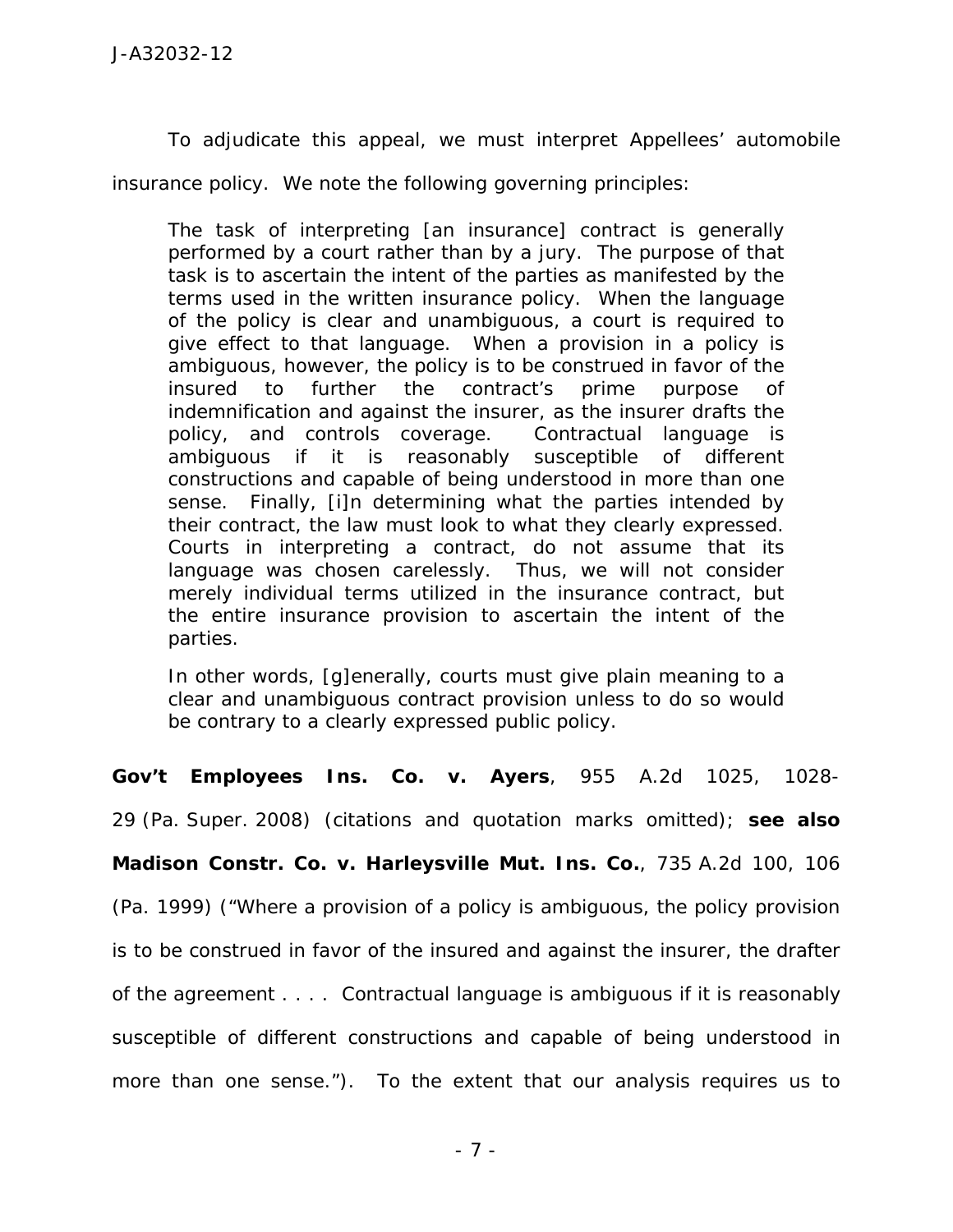resolve a question of law, we do so *de novo*. *Generette v. Donegal Mut.* 

*Ins. Co.*, 957 A.2d 1180, 1189 (Pa. 2008).

We have long observed the following overarching principle:

[I]n the context of underinsurance coverage, this court reaffirmed that one of the objects of the [Motor Vehicle Financial Responsibility Law ("MVFRL")] was to afford:

the injured claimant the greatest possible coverage. *Danko v. Erie Ins. Exch.*, 630 A.2d 1219 (Pa. Super. 1993), *affirmed*, 649 A.2d 935 (Pa. 1994); *Sturkie v. Erie Ins. Grp.*, 595 A.2d 152 (Pa. Super. 1991); *Lambert v. McClure*, 595 A.2d 629 (Pa. Super. 1991). In close or doubtful cases, we must interpret the intent of the legislature and the language of insurance policies to favor coverage for the insured. *Danko*, *supra*; *Lambert*, *supra*.

*Motorists Ins. Co. v. Emig*, 664 A.2d 559, 566 (Pa. Super. 1995).

*Allwein v. Donegal Mut. Ins. Co.*, 671 A.2d 744, 750-51

(Pa. Super. 1996).

We note as well that our Supreme Court has articulated a competing

objective of the MVFRL:

The repeal of the No-Fault Act and the enactment of the MVFRL reflected a legislative concern for the spira[l]ing consumer cost of automobile insurance and the resultant increase in the number of uninsured motorists driving on public highways. The legislative concern for the increasing cost of insurance is the public policy that is to be advanced by statutory interpretation of the MVFRL. This reflects the General Assembly's departure from the principle of "maximum feasible restoration" embodied in the now defunct No-Fault Act.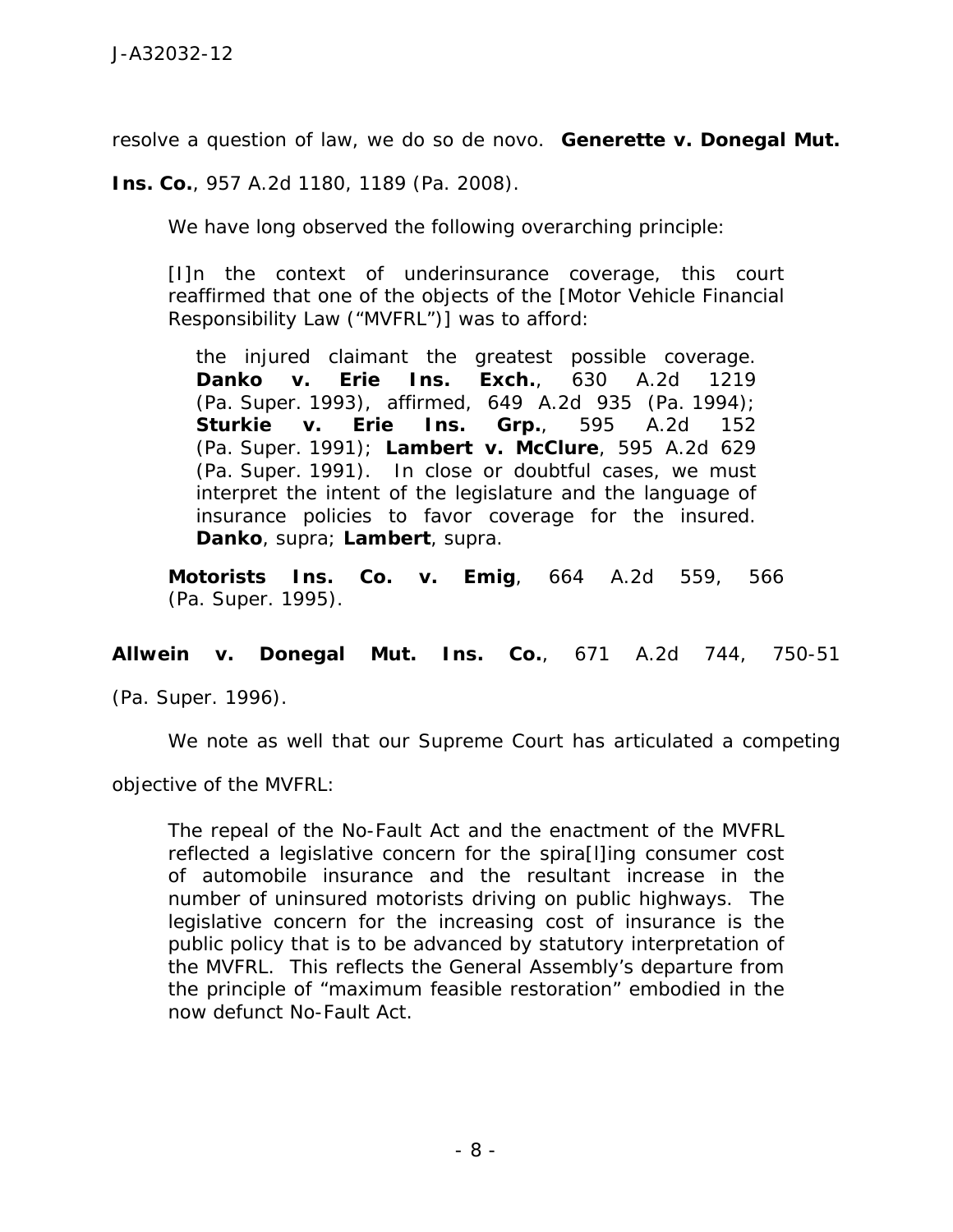*Burstein v. Prudential Prop. & Cas. Ins. Co.*, 809 A.2d 204, 207 (Pa. 2007) (quoting *Paylor v. Hartford Ins. Co.*, 640 A.2d 1234, 1235 (Pa. 1994)) (footnote omitted; modification omitted). With regard to costcontainment, our Supreme Court has explained that the MVFRL seeks "to protect insureds against forced underwriting of unknown risks that insureds have neither disclosed nor paid to insure, and prevents insureds from receiving gratis coverage. Thus, insurers are not compelled to subsidize unknown and uncompensated risks by increasing insurance rates comprehensively." *Craley v. State Farm Fire & Cas. Co.*, 895 A.2d 530, 542 (Pa. 2006) (internal quotation marks and citations omitted). Where the *Craley* considerations – *i.e.*, *gratis* coverage for unknown risks – are not implicated, our decision is driven by general principles of statutory construction and contract interpretation. *See Sackett I*, 919 A.2d at 427- 28.

 The disposition of this appeal requires us to apply the *Sackett* line of cases to the novel question presented by the peculiar language of the policy at bar. Because the parties' arguments are more readily understood within the context of the *Sackett* decisions, we review those precedents before addressing the parties' arguments.

In *Sackett III*, this Court stated, in relevant part, as follows:

This case comes to us following instructive disposition from our Supreme Court [in *Sacketts I & II*] and subsequent remand to the trial court. On remand, the trial court conducted a non-jury trial, and[,] on December 15, 2008, declared that the Sacketts could stack underinsured motorist ("UIM") benefits under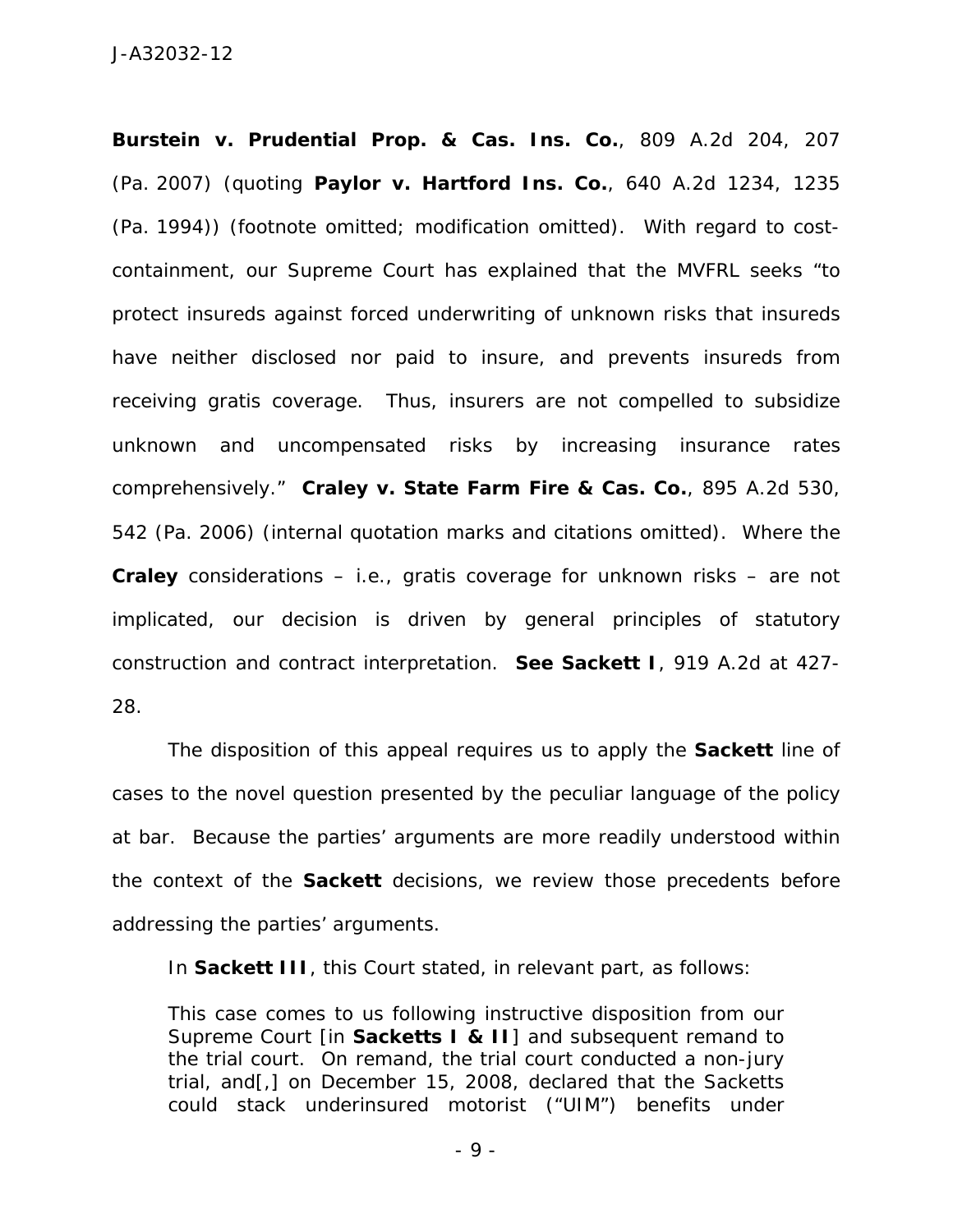Appellant's policy for a total of \$300,000 – \$100,000 for each of the Sacketts' three vehicles. [Insurer] filed post-trial motions on December 22, 2008, which the trial court denied on May 14, 2009. The Sacketts then entered judgment in their favor on May 19, 2009. This timely appeal ensued.

The facts of record indicate that on August 5, 1998, [Insurer] issued an automobile insurance policy to the Sacketts, insuring two vehicles, a Chevrolet Lumina and a Chevrolet Malibu. On that same date, Victor M. Sackett executed a valid waiver declining to stack UIM coverage on these two vehicles. On July 19, 2000, the Sacketts purchased a third vehicle, a Ford Windstar. The Sacketts notified [Insurer's] agent that they purchased a new vehicle and requested coverage identical to the Chevrolet Lumina and Malibu. On July 26, 2000, [Insurer] issued a corrected declarations/endorsement page adding the Ford Windstar to the Sacketts' existing policy. [Insurer], however, did not offer or obtain a new stacking waiver signed by the Sacketts stating that they declined to stack UIM benefits for the Ford Windstar. On August 5, 2000, Victor M. Sackett was injured in an automobile accident while he was a passenger in another person's vehicle. The Sacketts filed the instant declaratory judgment action, asserting that [Insurer] owed them stacked UIM coverage.<sup>1</sup>

<sup>1</sup> "The basic concept of stacking is the ability to add the coverages available from different vehicles and/or different polices to provide a greater amount of coverage available under any one vehicle or policy."

The issue in this appeal is whether [Insurer] had a duty to provide stacked UIM motorist coverage to the Sacketts when they added the Ford Windstar to their existing policy through an endorsement. More precisely, the issue is whether [Insurer] had to obtain a new waiver from the Sacketts, stating that they declined to stack UIM benefits as a result of the Sacketts' purchase of the Ford Windstar, in order to effectively deny the Sacketts the right to stack UIM benefits. We hold that once the Sacketts added the Ford Windstar to their policy through an endorsement, [Insurer] had to secure a new waiver in order to prohibit the Sacketts from stacking UIM benefits. Because [Insurer] failed to obtain such a waiver, the Sacketts were entitled to stack UIM benefits as a matter of law.

\* \* \* \*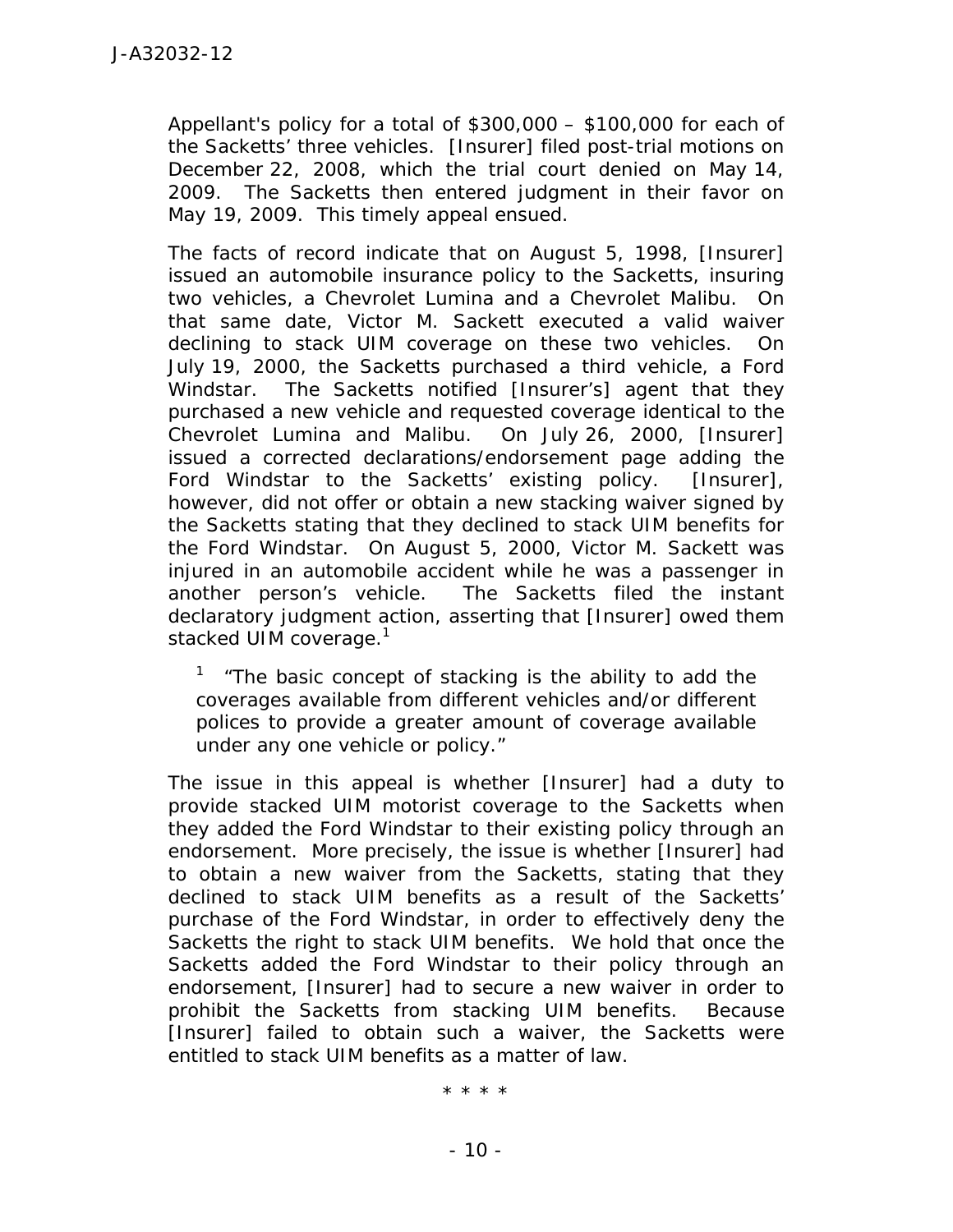Our disposition is guided by two cases decided by our Supreme Court involving the same parties. In [*Sackett I*], our Supreme Court held that when an insured previously waived stacked coverage by executing a valid waiver form, upon the addition of a new vehicle to a multi-vehicle policy, the insurer must secure another signed waiver form declining stacked coverage on that new vehicle. If the insurer does not obtain a newly-signed waiver from the insured, then coverage will be deemed to have stacked on the added vehicle as a matter of statutory law. "[The Motor Vehicle Financial Responsibility Law] makes it clear that an insurer must provide a stacking waiver each time a new vehicle is added to the policy because the amount of coverage that may be stacked increases."

Subsequently, our Supreme Court[, in *Sackett II*,] modified its holding in *Sackett I.* In that case, the Supreme Court considered the effect of *Sackett I* on "after-acquired vehicle clauses," which are contractual provisions that explicitly permit an insurer to extend existing policy coverage (finite or continuing) to new or substitute vehicles. The Court held that despite *Sackett I*, if an insurer extends coverage to an insured's new vehicle on a pre-existing policy pursuant to an afteracquired vehicle clause, then the insurer does not have to obtain a new stacking waiver from the insured. "However, where coverage under an after-acquired-vehicle clause is expressly made finite by the terms of the policy, *Sackett I* controls and requires the execution of a new UM/UIM stacking waiver upon the expiration of the automatic coverage[.]" Apart from the minor modification enunciated in *Sackett II*, the Supreme Court left the holding of *Sackett I* undisturbed.

Therefore, under *Sackett I*, an insurer must obtain a new signed stacking waiver from the insured when the insured adds a new vehicle to an existing policy, unless the insured already signed a stacking waiver and the insurer, pursuant to *Sackett II*, added the new vehicle under an after-acquired vehicle clause.

In this case, at the time of the accident, the Sacketts' Ford Windstar was not covered on the original policy pursuant to an after-acquired vehicle clause. The record reveals that the relevant after-acquired vehicle clause in the existing policy was strictly a default measure, applying only in the event that the Sacketts "did not have other collectible insurance."<sup>2</sup> However, prior to the accident, the Sacketts added coverage for the Ford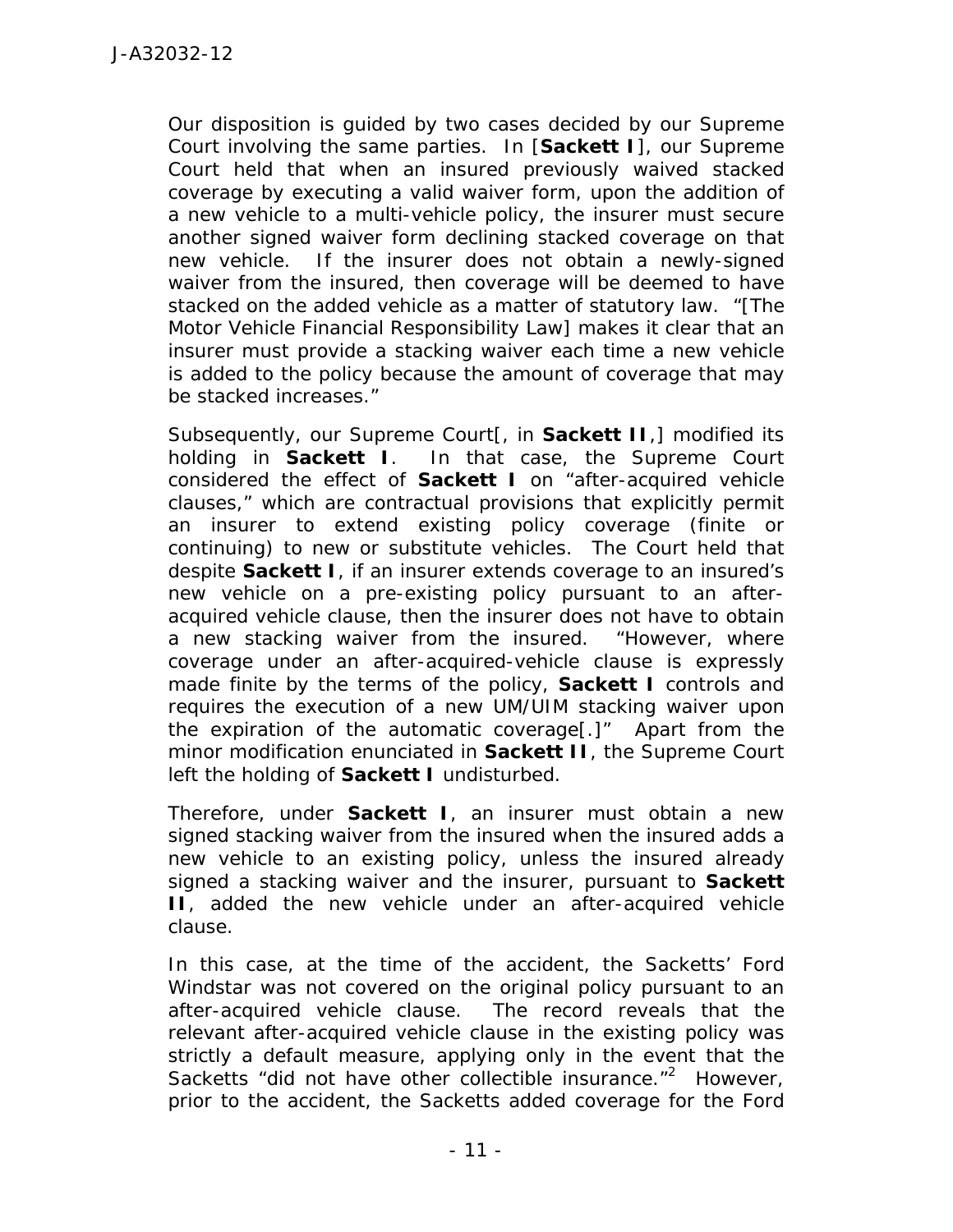Windstar on their existing policy through an endorsement. The Sacketts, therefore, obtained "collectable insurance" on the Ford Windstar that was independent of the automatic coverage offered in the after-acquired vehicle clause. $3$  Consequently, when the Sacketts purchased coverage for the Ford Windstar pursuant to an endorsement, the after-acquired vehicle clause in the policy was rendered inapplicable in accordance with its plain language. In short, after the Sacketts added the Ford Windstar to the policy by way of an endorsement, the Ford Windstar was covered under the general terms of the policy and not its afteracquired vehicle clause.

2 In pertinent part, the after-acquired vehicle clause states:

## *Coverage Extensions*

\* \* \*

## **USE OF OTHER MOTOR VEHICLES**

This coverage also applies to certain other **motor vehicles** as follows:

\* \* \*

2. a four-wheel motor vehicle acquired by you. This coverage applies only during the first 30 days you own the vehicle unless it replaces your auto. If the newly acquired vehicle does not replace your auto, all household vehicles owned by you must be insured by us or an affiliate for this extension of coverage to apply.

We provide this coverage only if you do not have other collectable insurance. You must pay any added premium resulting from this coverage extension.

<sup>3</sup> Significantly, [Insurer] concedes this point in its brief: "Coverage in the instant case was added by an endorsement and not pursuant to any newly acquired vehicle clause."

Because the Sacketts added the Ford Windstar to the policy prior to the accident, [Insurer] was obligated under *Sackett I* to obtain a new waiver from the Sacketts declining stacked coverage. With the addition of the Ford Windstar to the existing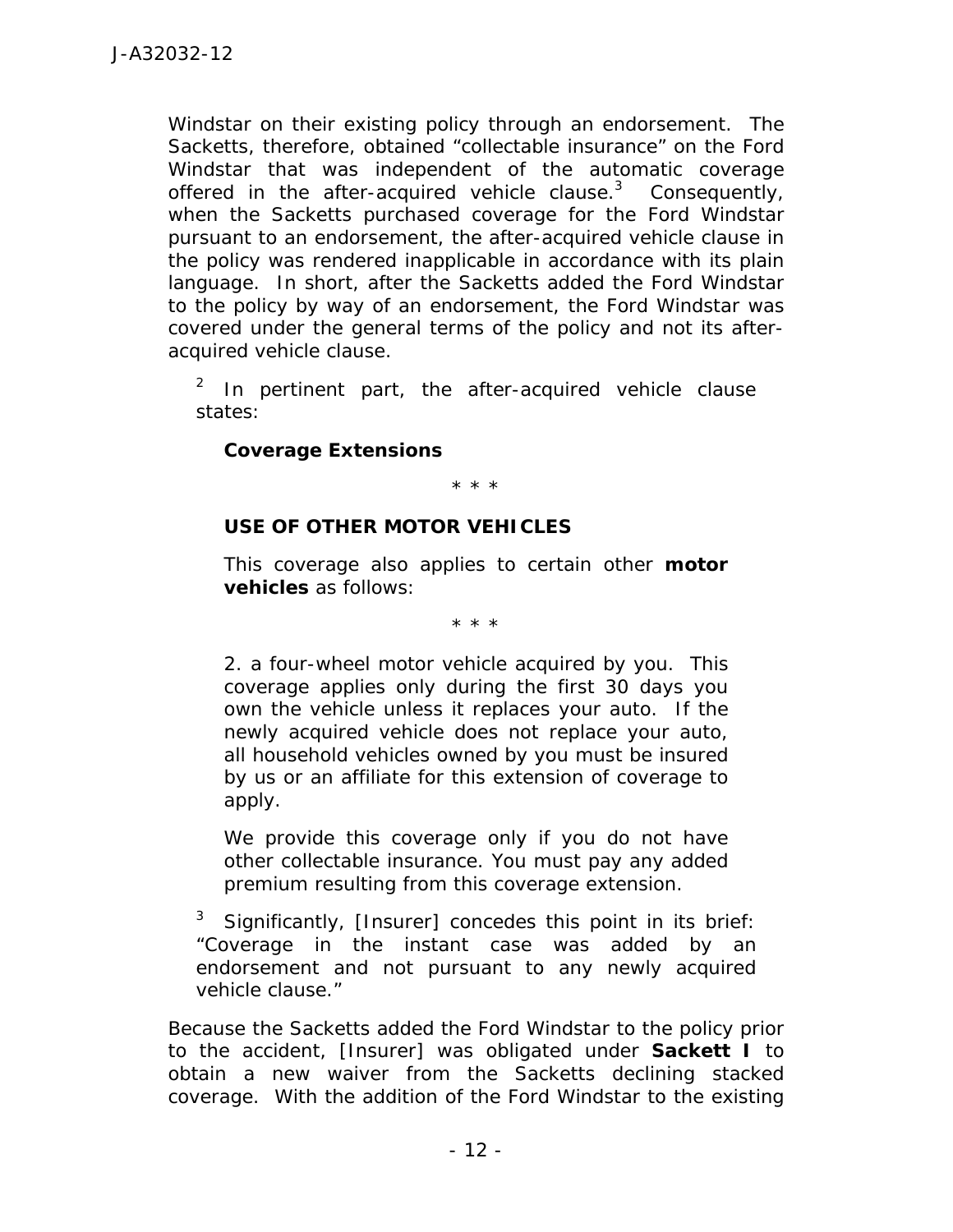policy, [Insurer] did not offer or obtain a stacking waiver from the Sacketts. Therefore, under *Sackett I*, the Sacketts were entitled to stack UIM coverage as a matter of law.

[Insurer], nonetheless, suggests in the alternative that its afteracquired vehicle clause was continuous in nature, and thus, a new stacking waiver was unnecessary. [Insurer] compares its after-acquired vehicle clause to the open-ended, after-acquired vehicle clause referenced in *Sackett II* and analyzed in *Satterfield v. Erie Insurance Property and Casualty*, 217 W.Va. 474, 618 S.E.2d 483 (2005).

In *Satterfield*, the after-acquired clause was indefinite and extended continuous coverage on a new vehicle without any contractual language limiting that coverage. Contrary to [Insurer's] position and the after-acquired vehicle clause in **Satterfield**, the after-acquired vehicle clause in this case expressly terminated coverage for new vehicles when the insured obtained "other collectable insurance." As previously explained, the Sacketts added coverage for the Ford Windstar through an endorsement, and this "other collectable insurance" nullified any coverage that the Sacketts may have had under [Insurer] after-acquired vehicle clause. Moreover, unlike the after-acquired vehicle clause in *Satterfield*, the after-acquired vehicle clause in this case was inherently finite, providing "coverage . . . only during the first 30 days" an insured acquires a new vehicle. Accordingly, [Insurer's] analogical reference to the after-acquired vehicle clause in *Satterfield* is unavailing.

**Sackett III**, 4 A.3d at 638-42 (citations omitted). Accordingly, this Court

affirmed the trial court's ruling that the insured was entitled to the stacking

of his UIM coverage.

 As we review the governing case law before taking up the specific facts of this case, we observe that our decision in *Sackett III* appeared to rely on some combination of three different aspects of the policy and the facts before us in that case. However, arguably any one of these bases was sufficient by itself to carry the ruling. First, we indicated that the unqualified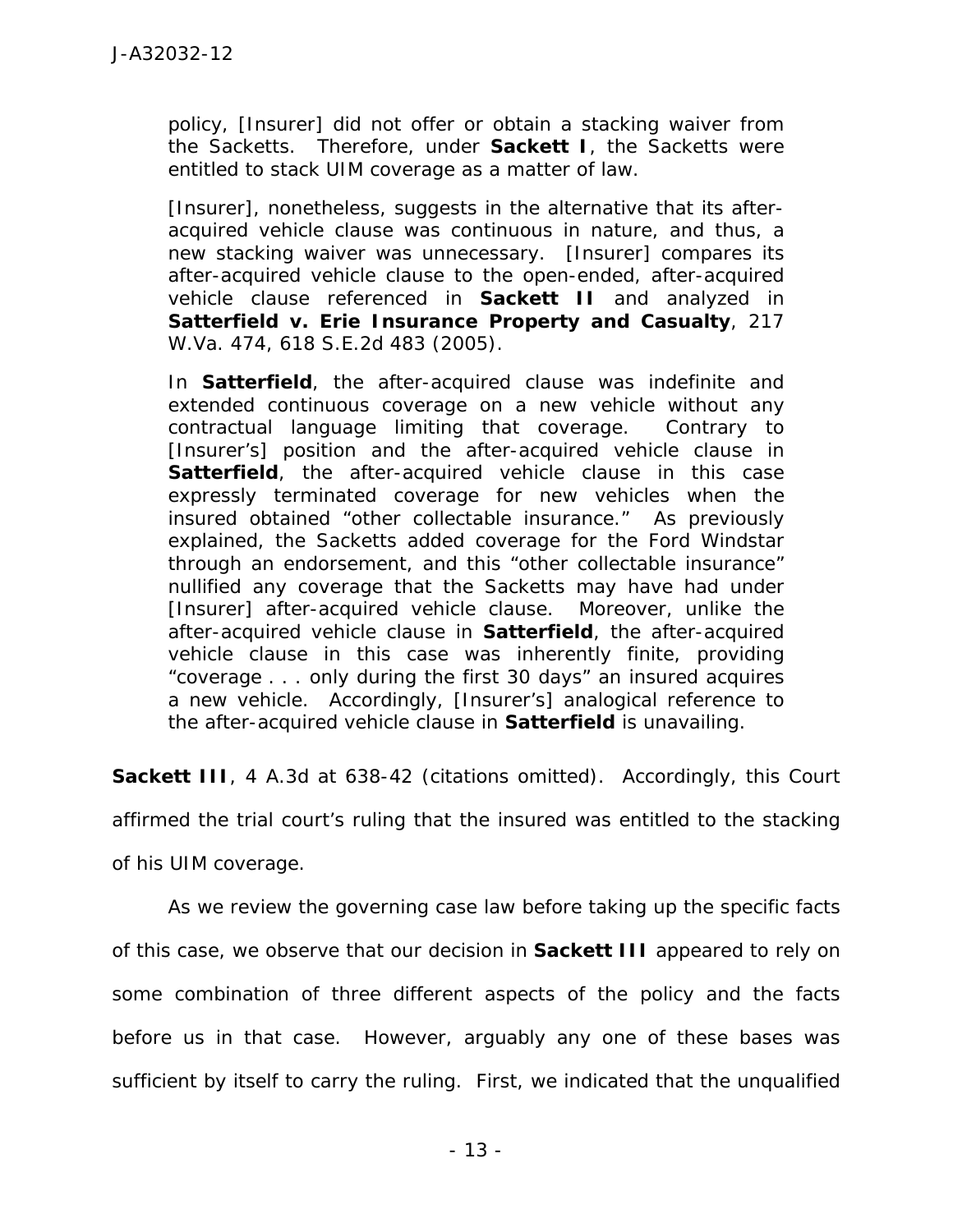30-day limitation imposed on coverage under the clause rendered it "finite" within the meaning set forth in **Sackett II**, thus requiring the insurer to seek a new stacking waiver form. *Id.* at 641. Second, we asserted that the coverage for the new vehicle as embodied by the endorsement constituted "other collectable insurance." *Id.* at 640. Because the newly-acquired vehicle clause expressly applied only for so long as there was no other collectable insurance on the vehicle, we ruled that this, too, rendered the clause "finite" under *Sackett II*, with the same result that stacking would apply under section 1738 of the MVFRL, absent a new waiver. *Id.* Finally, and viewed in the alternative, in defining the addition of the new vehicle to the extant policy by endorsement as a "purchase" of insurance under section 1738, we arguably rendered moot that policy's "other collectable insurance" clause; if the addition of the vehicle to the policy by endorsement without more reflected the purchase of new insurance, then, under *Sackett I* and *II* a new waiver would be required without regard to the effect of the "other collectable insurance" clause of the newly-acquired vehicle provision.

Consistently with the latter view, the trial court in the instant case appeared to adopt the position that, under *Sackett III*, the addition of the vehicle by endorsement alone constituted the purchase of new insurance under section 1738, thus requiring stacked coverage absent a new waiver of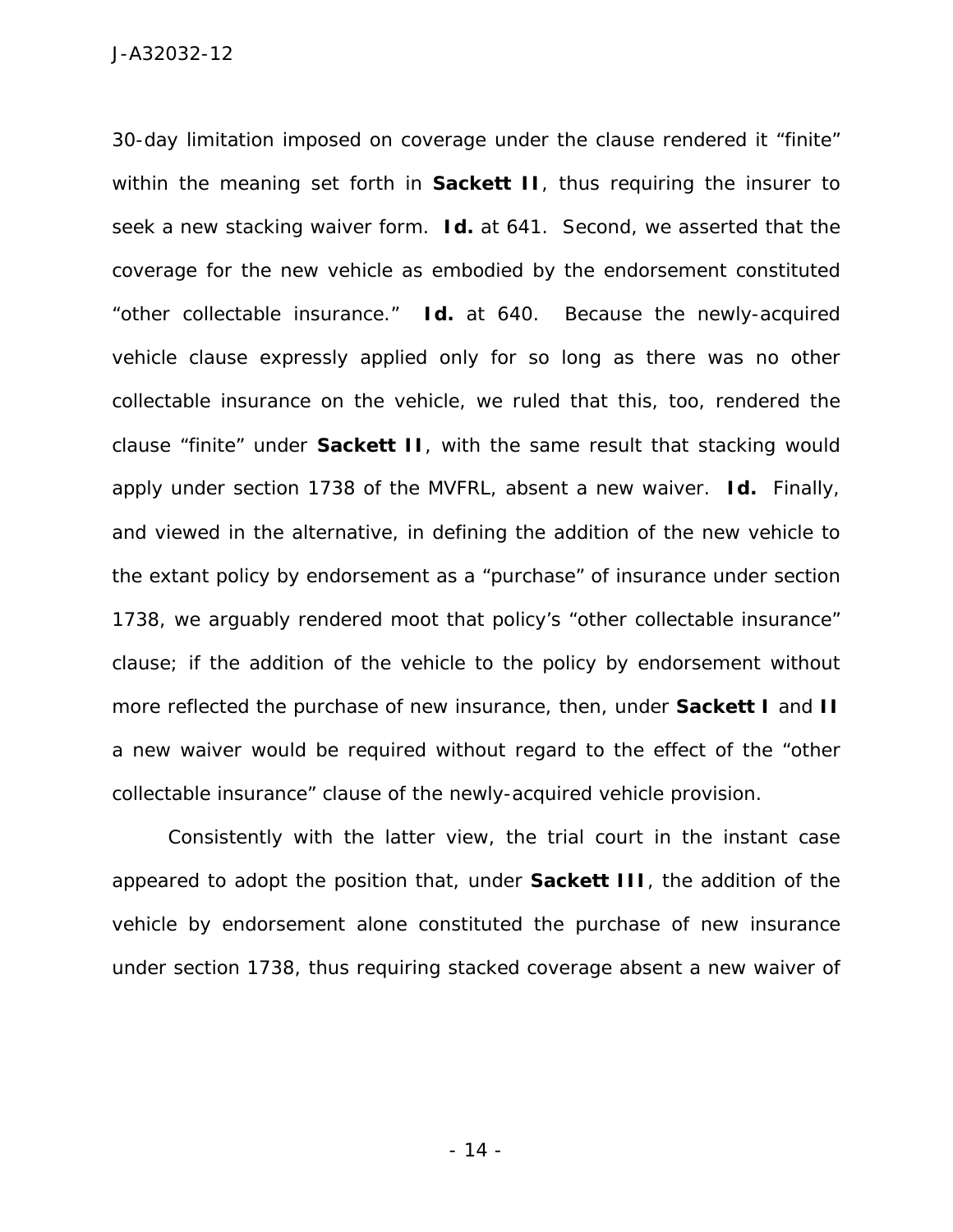same. We need not reach this question today, because our analysis and disposition in this particular case hinges on another issue. $5$ 

 We turn now to the case before us. The parties stipulated to the following relevant facts. When Appellees purchased their multi-vehicle automobile insurance policy from Appellant, Appellees validly waived stacked UM coverage. Under the policy, coverage of newly-acquired vehicles was governed by the following clause:

2. Coverage for a "newly acquired auto" is provided as described below. If you ask us to insure a "newly acquired auto" after a specified time period described below has elapsed, any coverage we provide for a "newly acquired auto" will begin at the time you request the coverage.

a. For any coverage provided in this policy except Coverage for Damage To Your Auto, a "newly acquired auto" will have the broadest coverage we now provide for any vehicle shown in the Declarations. Coverage begins on the date you become the owner. However, for this coverage to apply to a "newly acquired auto" which is in addition to any vehicle shown in the Declarations, you must ask us to insure it within 45 days after you become the owner.

Exhibit to Amended Complaint, 12/10/2010, Personal Auto Policy Definitions

("Auto Policy Definitions") at 1, ¶K.2.a , as modified by Special Provisions

Endorsement.<sup>6</sup>

<sup>5</sup> This Court does not issue advisory opinions on issues that need not be resolved to dispose of the case at bar. *See Okkerse v. Howe*, 556 A.2d 827, 833 (Pa. 1989).

<sup>6</sup> The endorsement quoted modified subparagraph a., not the introductory language of paragraph 2. The modification affected only the *(Footnote Continued Next Page)*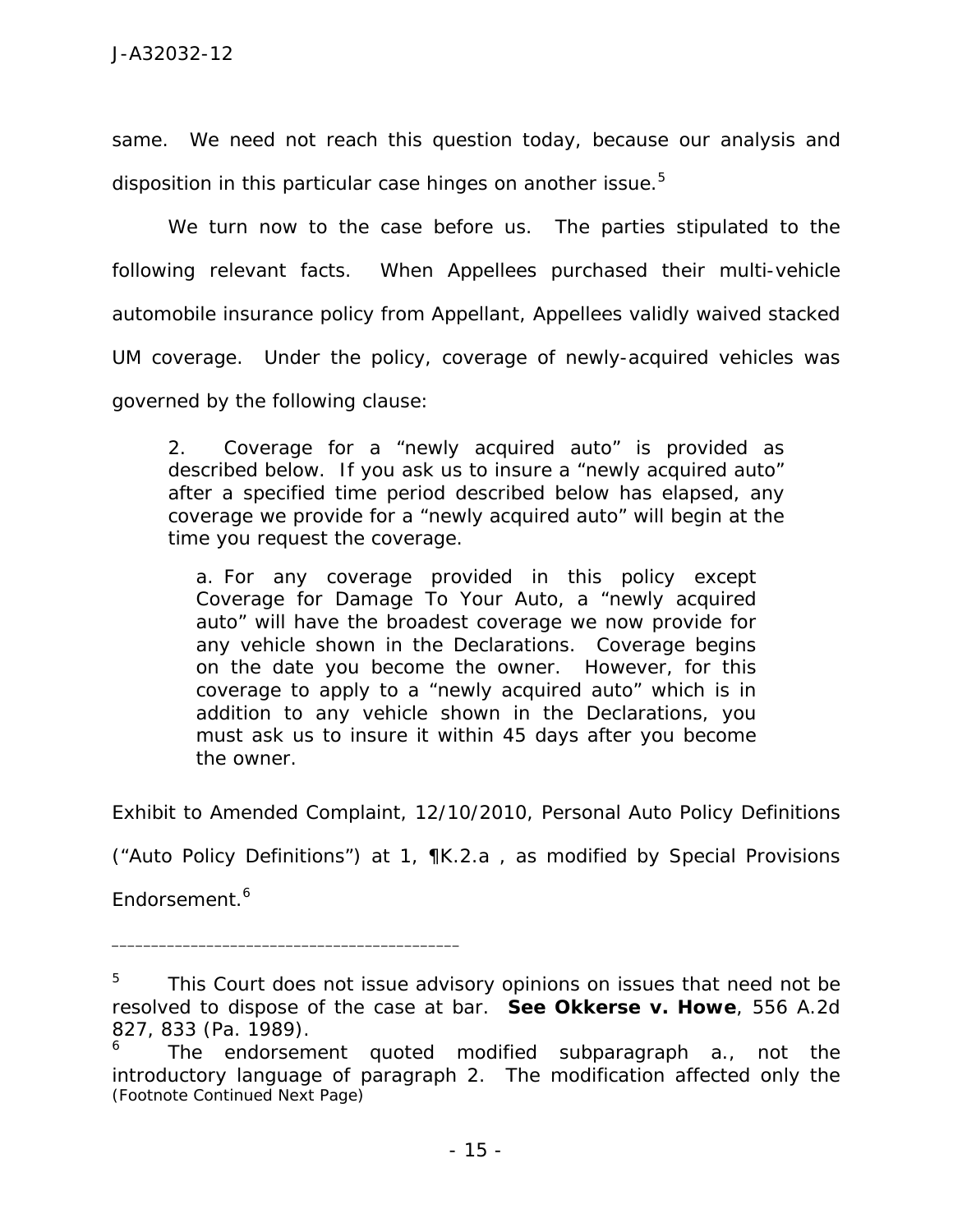Appellees later purchased two additional vehicles. Appellees promptly notified their insurance agent of each of these purchases and requested that the vehicles be added to their multi-vehicle automobile insurance policy. After Appellees made such a request following the purchase of their third vehicle, Appellant issued an Amended Declarations Page, and Appellees' insurance agent prepared a new Endorsement Summary including that third vehicle. After Appellees made such a request following the purchase of their fourth vehicle, Appellant issued another Amended Declarations Page, but did not issue a new endorsement. Appellant did not require Appellees to sign new waivers of stacked UM coverage after Appellees purchased their third and fourth vehicles.

 The trial court interpreted our decision in *Sackett III* as hinging on the fact that the insureds' vehicle no longer was insured under the newlyacquired vehicle clause because it was added by endorsement. The trial court concluded, essentially, that we disposed of *Sackett III* based upon the endorsement alone. Trial Court Opinion ("T.C.O."), 2/3/2012, at 6 (citing *Sackett III*, 4 A.3d at 640-41). On that basis, the trial court ruled that *Sackett III* mandated that Appellant was required to obtain a new UM stacking waiver from Appellees.<sup>7</sup> Because Appellant failed to do so, the *(Footnote Continued)* \_\_\_\_\_\_\_\_\_\_\_\_\_\_\_\_\_\_\_\_\_\_\_

period allowed for notice, which it changed from fourteen days to forty-five days.

<sup>7</sup> Appellees maintain that, because the third car was added by endorsement, and because Appellant failed at that time to seek a new *(Footnote Continued Next Page)*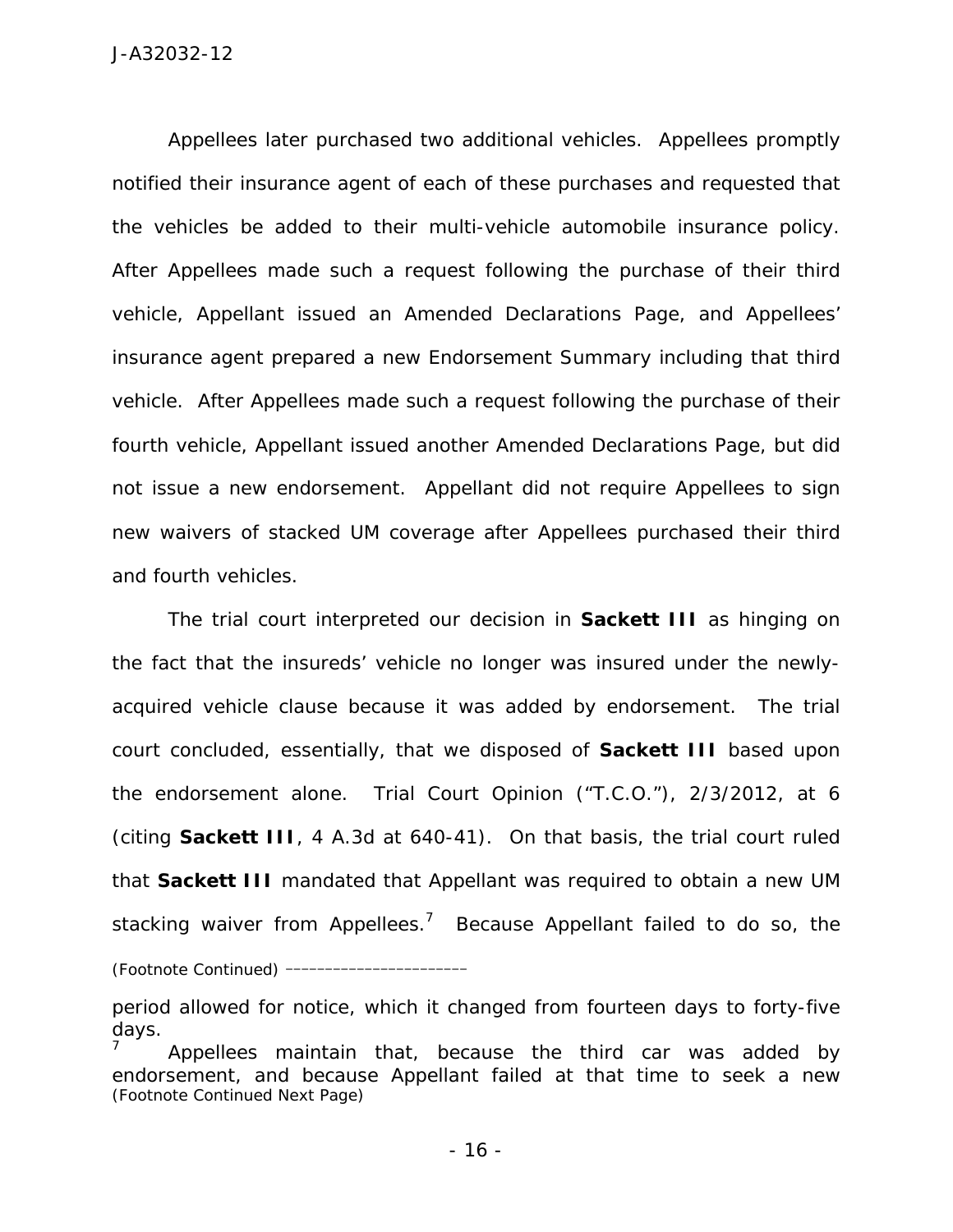court concluded that the third and fourth vehicles were not insured under the policy's newly-acquired vehicle clause, and Appellee thus was entitled to stacked UM coverage as a matter of law. T.C.O. at 7-9.

 Appellant argues that this case is distinguishable from *Sackett III*. Appellant maintains that Appellees' policy's newly-acquired vehicle clause continuously insured Appellees' third and fourth vehicles, provided that Appellees informed Appellant of the purchase of the vehicles within forty-five days. Brief for Appellant at 18, 20-23. Appellant further maintains that the Endorsement that followed the purchase of Appellees' third vehicle and the Amended Declarations Pages that followed the purchase of Appellees' fourth vehicle simply documented an event that already had occurred – namely, the automatic expansion of the policy's coverage to include the newlyacquired vehicles from the dates of their purchases. *Id.* at 20. Appellant argues that, because Appellees' vehicles were continuously insured by the policy's newly-acquired vehicle clause, under *Sackett II*, Appellant was not

## *(Footnote Continued)* \_\_\_\_\_\_\_\_\_\_\_\_\_\_\_\_\_\_\_\_\_\_\_

stacking waiver, the addition of the fourth car is immaterial, regardless of the fact that the addition of the fourth vehicle was reflected only in revised declarations rather than by endorsement. Brief for Appellees at 19. We agree. If Appellant failed to reaffirm Appellees' waiver of stacking following the addition of the third car, the failure to do so following the purchase of the fourth car is immaterial, as the original stacking waiver already had been made ineffective following the addition of the third vehicle. Conversely, because the asserted basis for waiver as to each is materially the same, if Appellant was not obligated to seek a new stacking waiver in connection with the addition to the policy of the third car, then *a fortiori* it was not required to do so in connection with the fourth.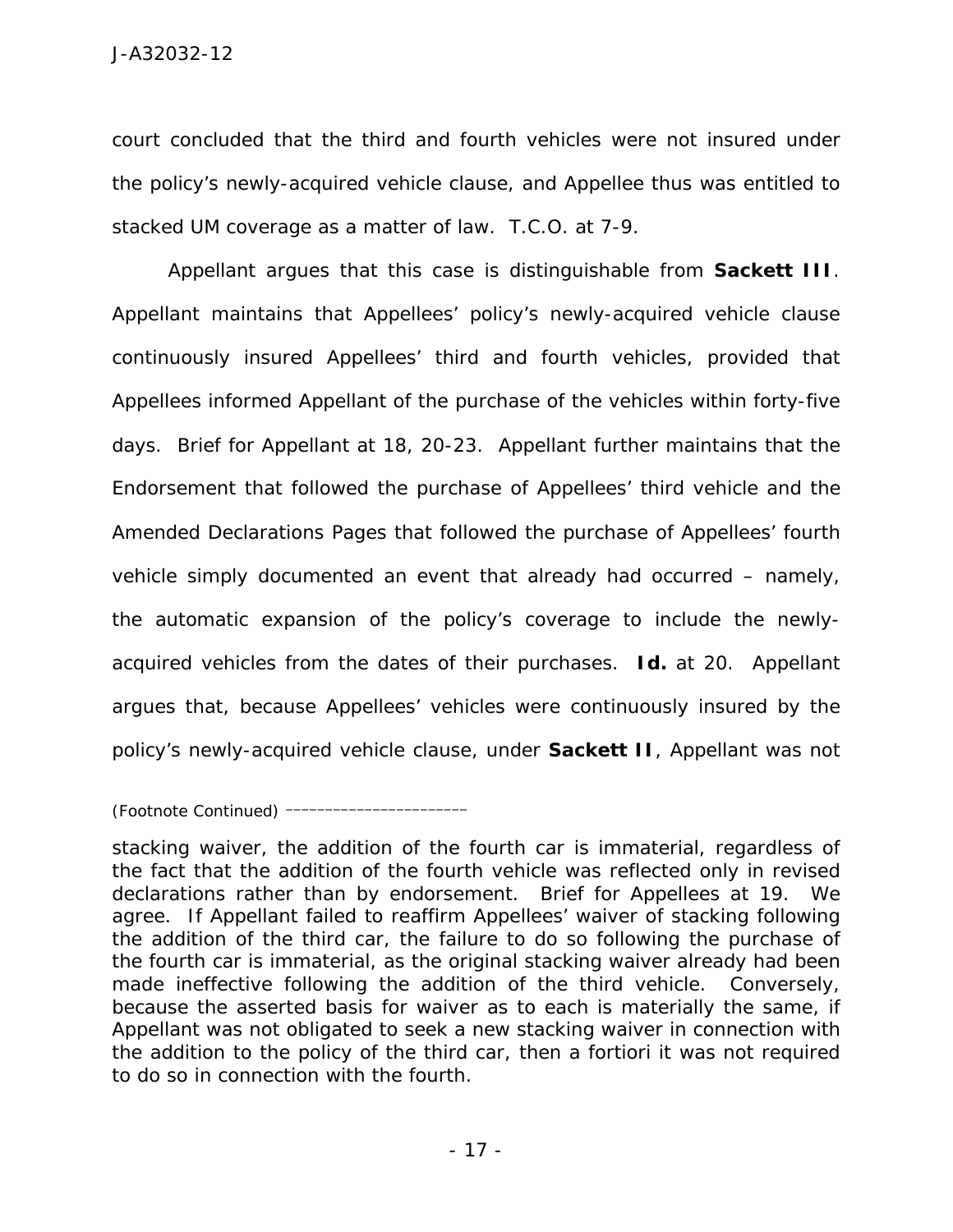required to obtain new UM stacking waivers from Appellees. Rather, the original stacked UM waiver signed by Appellees remained in effect at the time of Appellees' accident. Thus, asserts Appellant, the trial court erred by requiring Appellant to provide stacked UM coverage to Appellees.

 At the outset, we dispense with certain more nebulous lines of argument pressed by Appellant. For example, we find unavailing Appellant's oft-repeated claim that the endorsement reflecting the addition of Appellees' third vehicle to the policy simply documented something that already had occurred. The fact that a given change precedes its formal documentation seems to us a given in most automobile insurance transactions, inasmuch as the documentation of policy changes tends not to materialize precisely at the moment of a given change to the policy. We presume that this also was true of the endorsement that we relied upon in our ruling in *Sackett III*, rendering that factor, by itself, immaterial to our analysis of that case. We recognize that Appellant's argument in this regard, in some sense, simply is a necessary premise of its contention that Appellees' third car was already and indefinitely insured under the newly-acquired vehicle clause when the endorsement issued, and that the endorsement merely reflected that indefinite coverage under the clause. But this does not make the premise itself a central consideration.

 We also find unpersuasive Appellant's argument that the trial court entirely declined to interpret the language of the insurance policy in reaching its disposition, which Appellant argues is inconsistent with the emphasis

- 18 -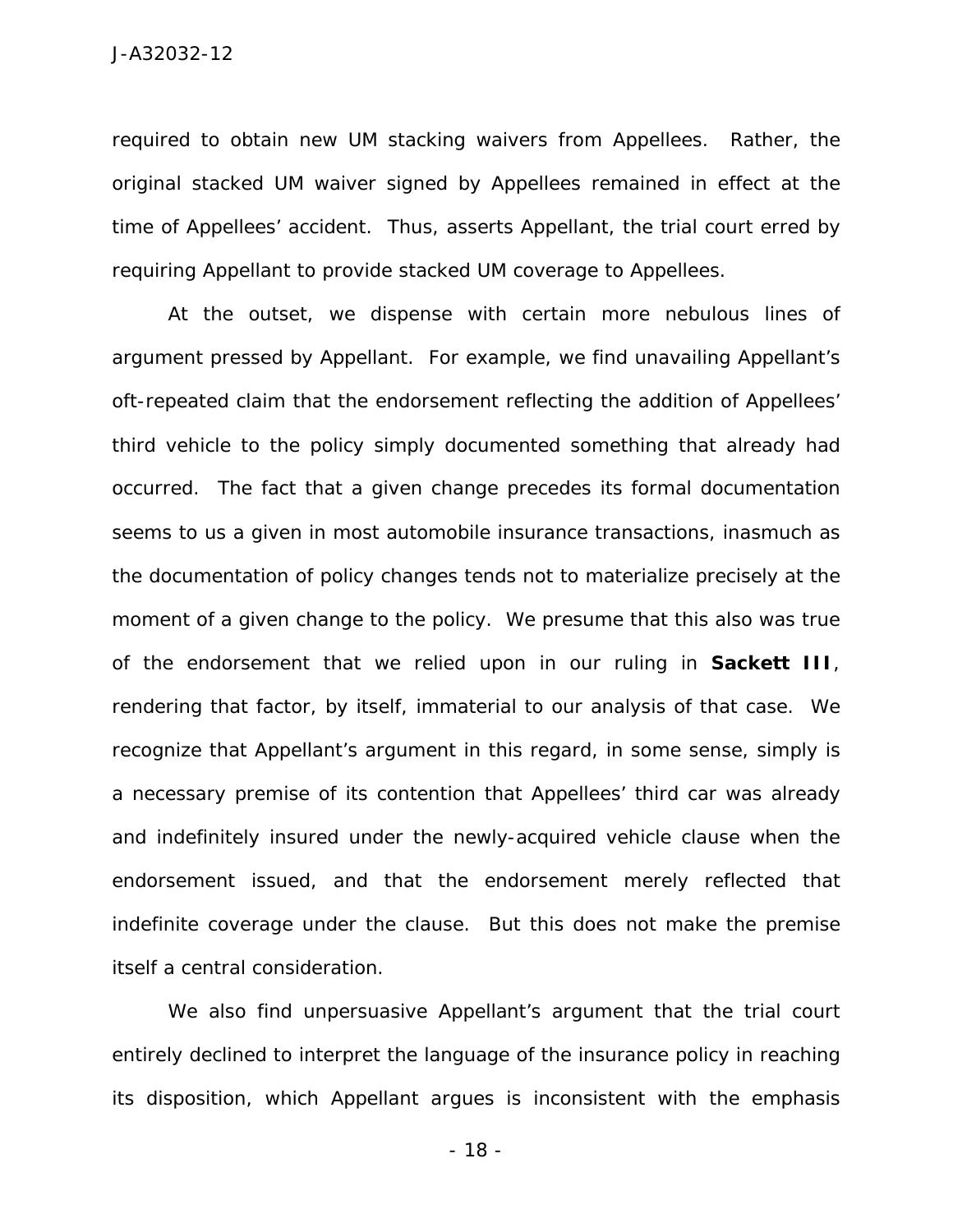placed on the policy language by the *Sackett* decisions. We do not read the trial court as having done so. To the contrary, the trial court expressly relied on the policy's language in analogizing this case to *Sackett III*:

Here, coverage for the [third vehicle] was added pursuant to an endorsement, just as in [*Sackett III*]. An endorsement indicates a change to the original terms of the policy. This endorsement added the vehicle to the Policy's declarations. By the Policy's terms, newly acquired vehicle coverage was for those vehicles owned by [Appellees] but not shown in the Declarations.

T.C.O. at 8. That its reference to the policy language was brief appears to be a product of how straightforward the trial court believed that language to be, relative to the holding in *Sackett III*. Whether the trial court was correct to be so succinct is immaterial to the fact that the court did address the policy language.

 However, even had the trial court omitted directly to interpret the language of the clause itself, it would not clearly have been at odds with our ruling in *Sackett III*. As discussed *supra*, *Sackett III* reasonably can be interpreted as finding the addition of a newly acquired vehicle to the policy by endorsement sufficient, by itself, to establish a purchase of insurance under section 1738 without specific reference to the policy language. However, it also is true that, in *Sackett III*, we linked the effect of the endorsement with the "other collectable insurance" clause of the newlyacquired vehicle provision, as follows:

[P]rior to the accident, the Sacketts added coverage for the [newly-acquired vehicle] on the existing policy through an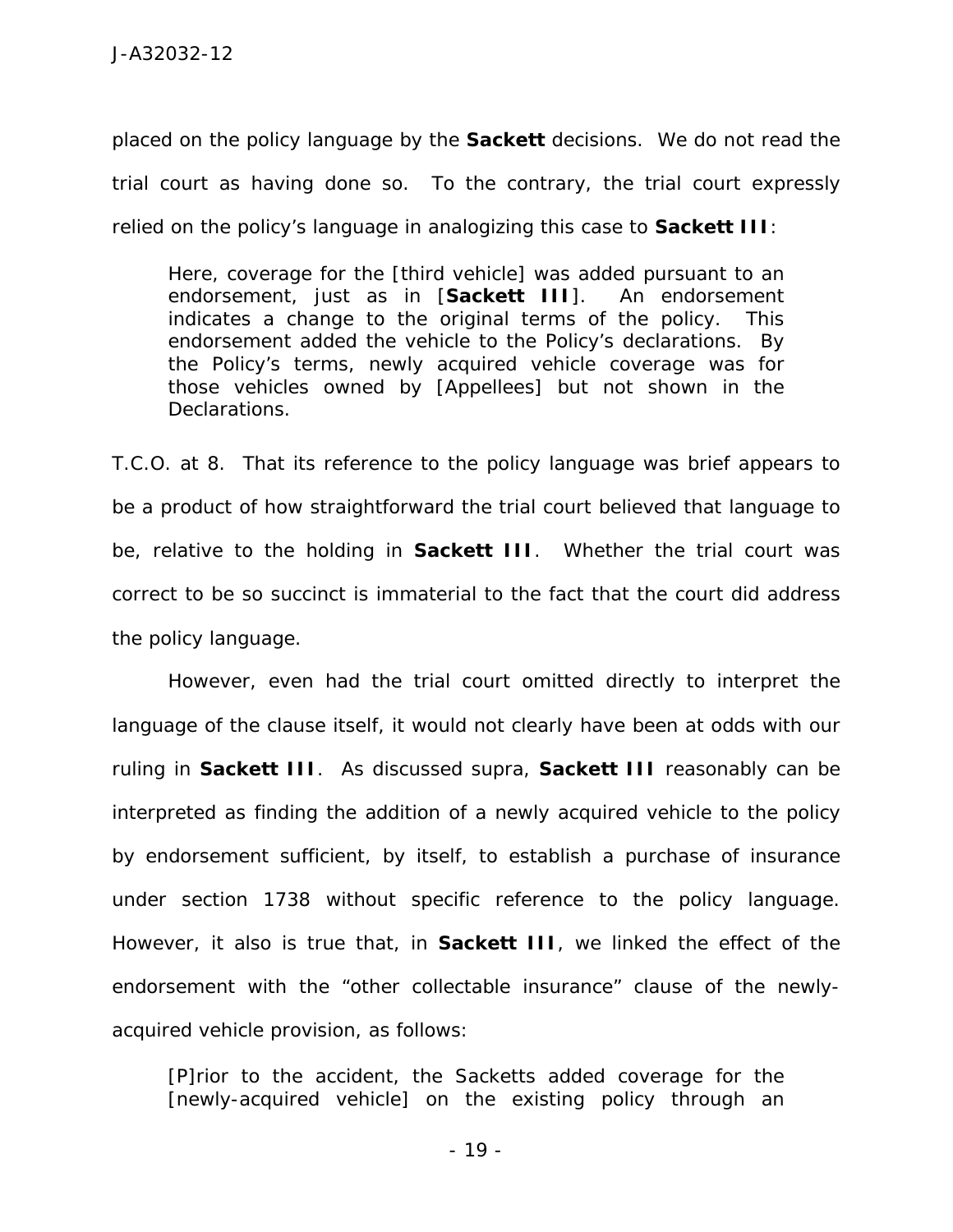endorsement. The Sacketts, therefore, obtained 'collectable insurance' on the [vehicle] that was independent of the automatic coverage offered in the after-acquired vehicle clause. Consequently, when the Sacketts purchased coverage for the [vehicle] pursuant to an endorsement, the after-acquired vehicle clause in the policy was rendered inapplicable in accordance with its plain language.

4 A.3d at 640. For the reasons alluded to above, and set forth below, we need not parse this issue further in order to resolve the case at bar.

 Appellant's most salient argument is that *Sackett III* is distinguishable because the policy language in that case differed in dispositive ways from the language of the policy herein. Certainly, the language of the two policies diverges in two particulars. First, unlike the policy in *Sackett III*, the policy in this case is not **unambiguously** "definite." *Compare Sackett III*, 4 A.3d at 640 n.2 (quoting the policy as providing that "[t]his [newly acquired vehicle] coverage applies only during the first 30 days you own the vehicle"), *with* Plaintiffs' Exhibits to Plaintiffs' Amended Complaint in Civil Action, Exh. 1, Personal Auto Special Provisions, at 1 ("[A] 'newly acquired auto' will have the broadest coverage we now provide for any vehicle shown in the Declarations. Coverage begins on the date you become the owner. However, for this coverage to apply to a 'newly acquired auto' which is in addition to any vehicle shown in the Declarations, you must ask us to insure it within 45 days after you become the owner."). Thus, Appellant contends, in contrast to the newly-acquired vehicle clause in **Sackett III**, the instant policy does not unequivocally terminate coverage upon the expiration of a specific time period. Appellant also correctly

- 20 -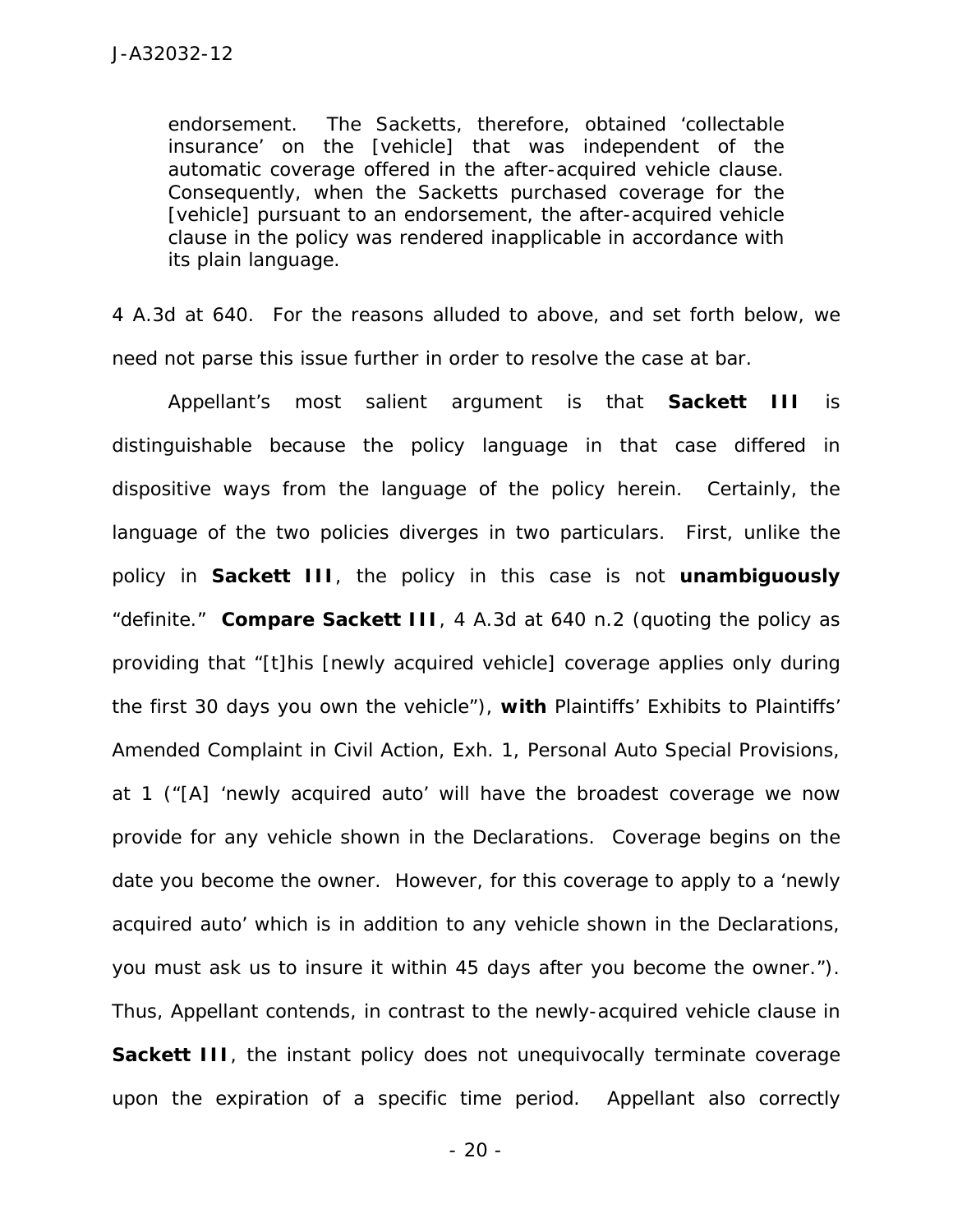observes that the policy at issue in this case does not contain any language analogous to that pertaining to "other collectable insurance" in *Sackett III*, language that Appellant contends informed, if it was not essential to, our ruling in that case. *See* 4 A.3d at 640 n.2.

 Appellant certainly is correct that the finitude in general of a newlyacquired automobile provision was important to our Supreme Court's ruling in *Sackett II*. Indeed, it was the linchpin of the *Sackett II* Court's

imposition of certain limitations on the broadly-stated *Sackett I* holding:

[T]he extension of coverage under an after-acquired-vehicle provision to a vehicle added to a pre-existing multi-vehicle policy is not a new purchase of coverage for purposes of [MVFRL] Section 1738(c), and thus, does not trigger an obligation on the part of the insurer to obtain new or supplemental UM/UIM stacking waivers. **However, where coverage under an afteracquired vehicle clause is expressly made finite by the terms of the policy**, *Sackett I* **controls and requires the execution of a new UM/UIM waiver upon the expiration of the automatic coverage in order for the unstacked coverage option to continue in effect subsequent to such expiration**.

**Sackett II**, 940 A.2d at 334 (footnotes and citation omitted; emphasis added).

In *Sackett III*, we construed the insured's acquisition of coverage for its newly-acquired vehicle as constituting "other collectable insurance," thus terminating any coverage granted under that clause. This, in turn, resulted in a "purchase" of new insurance, albeit under the extant policy. Under **Sacket II**, this new purchase required the insurer to seek a new stacking waiver.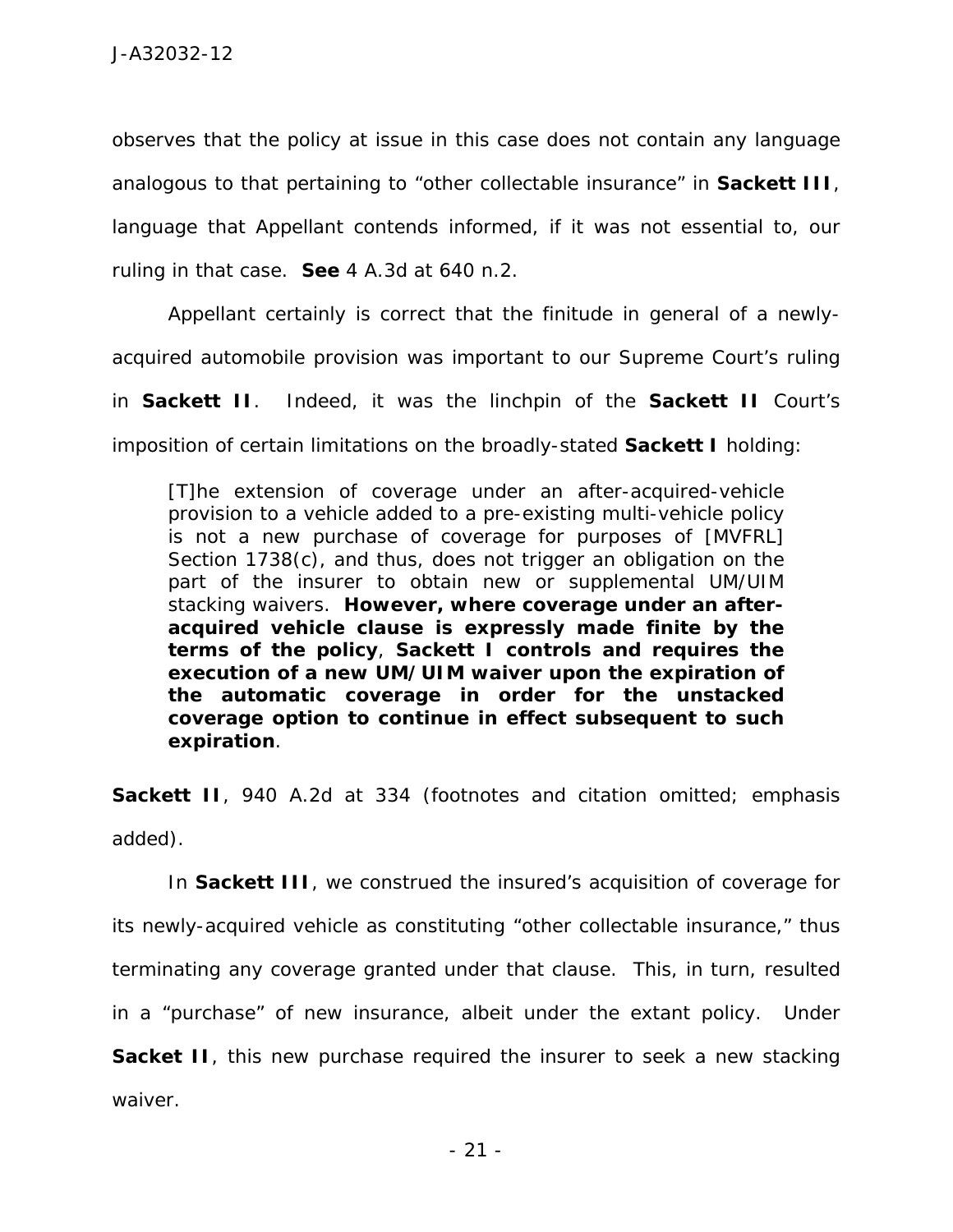In so ruling, we specifically distinguished the policy at issue in *Satterfield v. Erie Insurance Property and Casualty*, 618 S.E.2d 483 (W.V. 2005), which our Supreme Court compared to and contrasted with the policy at issue in *Bird v. State Farm Mut. Auto. Ins. Co.*, 165 P.3d 343 (N.M. 2007). *Sackett II*, 940 A.2d at 333-34. In *Satterfield*, the West Virginia Supreme Court considered a clause that extended coverage to "autos [the insured] acquired during the policy period." *Id.* at 485. "The only condition imposed in connection with extending coverage to such vehicles [was] that the insured 'tell . . . [the insurer] about newly acquired autos during the policy period in which the acquisition takes place.'" *Id.* The newly-acquired vehicle clause in that case neither included language limiting coverage unambiguously to a finite period nor contained a provision concerning the termination of such coverage upon the acquisition of other "collectable insurance." *Id.* Appellant seeks to analogize the provision herein as materially identical to the *Satterfield* clause on the basis that, as in *Satterfield*, the newly-acquired vehicle in this case required no more than notice within forty-five days of the acquisition of the new vehicle in question. Brief for Appellant at 22.

We detect important distinctions between the newly-acquired vehicle clause described in *Satterfield* and the clause at issue in the instant case. First, *Satterfield* did not impose a time limit on the requested notice that was shorter than the duration of the term of the policy period during which the car was acquired. 618 S.E.2d 485. Second, and more importantly to

- 22 -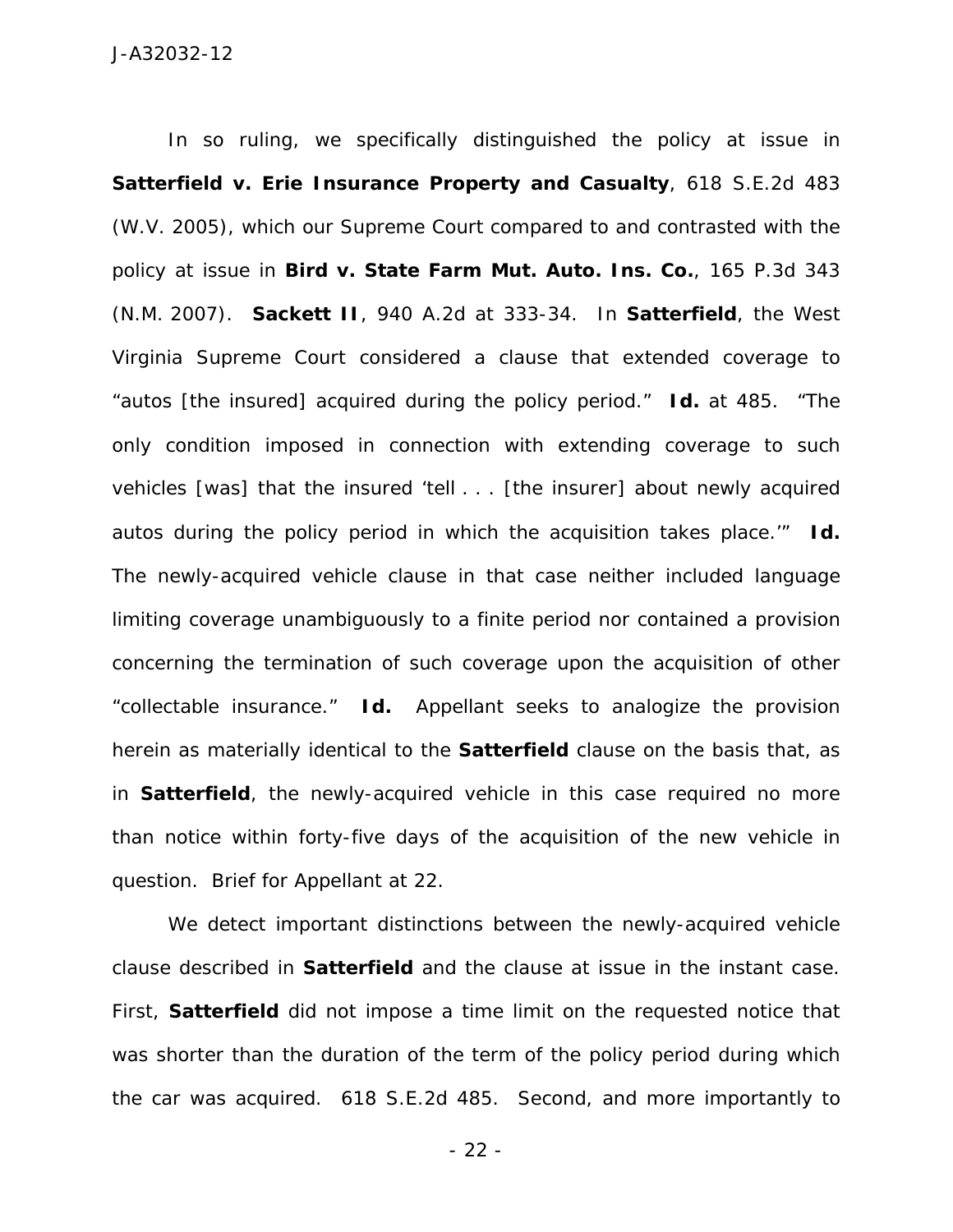our ruling in this case, the *Satterfield* provision simply required that the insured "tell [insurer] about" the acquisition. Unambiguously, this was a notice requirement. *Id.*

In this case, by contrast, the newly-acquired vehicle clause called upon Appellees to "ask" Appellant to insure a newly-acquired vehicle within fortyfive days of purchase. The clause *sub judice* appears to have required more than mere notice to sustain continuing coverage under an indefinite newlyacquired vehicle clause; it required Appellees to **seek** coverage from Appellant. Specifically, the instant provision indicates that, although coverage begins from the day ownership commences, any such coverage applies after forty-five days only if Appellees "**ask**[] [Appellant] to insure [the newly-acquired vehicle] within" those forty-five days. Auto Policy Definitions at 1, ¶K.2.a. Compare this to the circumstance when the newlyacquired vehicle **replaces** another: Then, "coverage is provided for this vehicle without having to **ask** [insurer] to insure it." *Id.* at 2, ¶K.2.a In common parlance, there can be no question that the word "ask" has a meaning distinct from the word "notice." "Notice" connotes the mere conveyance of information, which does not, in itself, require any particular action on the recipient of such notice. To "ask," however, is to invite

- 23 -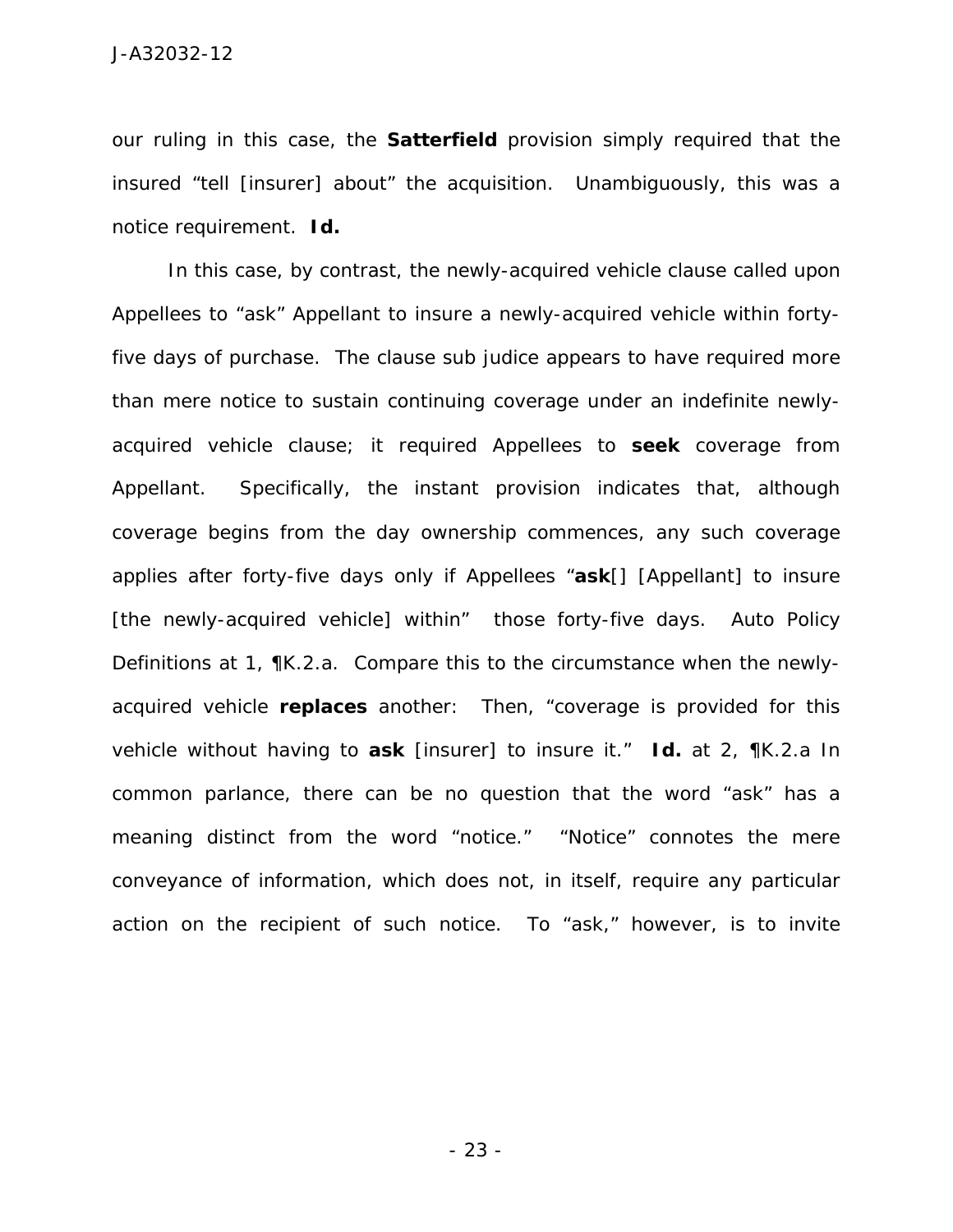(indeed, request) a response. $8$  It is at the very least reasonable to interpret this usage as indicating a "request" for coverage.

The presence of two credible interpretations of a single policy provision is the quintessence of ambiguity. To provide that the insured must "ask for" coverage within a prescribed time period, after which, absent such a request, coverage unequivocally will be terminated, implicates both the question of whether the requirement is merely one of notice **and** the question of the finitude of coverage under the newly-acquired vehicle clause. As noted *supra*, when interpreting an insurance policy, we must construe all ambiguities in favor of coverage. Accordingly, we must read "ask" as language that connotes Appellant's **prerogative to decline** to cover a newly-acquired vehicle following the denial of such a request or beyond the forty-five-day grace period provided by the policy. Read in that fashion, we must conclude that the contingent nature of Appellant's review of Appellees' request for the extension of the policy to encompass their third vehicle rendered Appellant's agreement to do so, and its memorialization of that agreement by endorsement, as reflective of a purchase of new insurance for

<sup>8</sup> In relevant part, "ask" is defined as follows: "**1.** To put a question to. **2.** To seek an answer to . . . . **4.** To make a request of or for . . . ." American Heritage College Dictionary 80 (3d ed. 1993).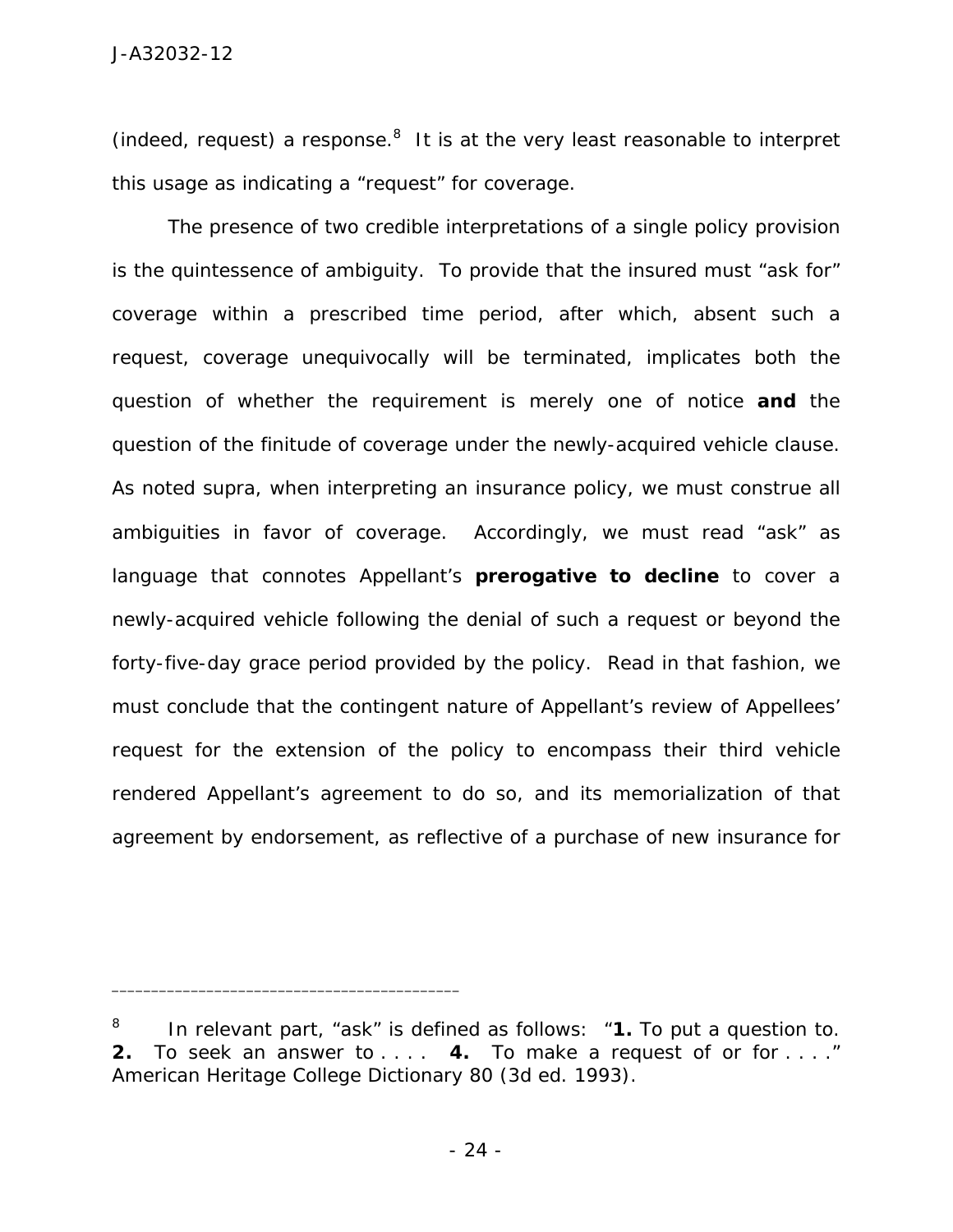purposes of section 1738. Accordingly, upon that event, Appellant was bound to seek a new waiver of stacking under the policy.<sup>9</sup>

Finally, we are unpersuaded by a pair of impliedly policy-oriented arguments ventured by Appellant in this case. First, Appellant contends that to rule in Appellees' favor in this case would be to render newly-acquired vehicle provisions irrelevant, confounding a critical consideration that drove our Supreme Court's decision in *Sackett II*. Appellant maintains that to so rule would require insurers in all instances to seek a UM stacking waiver when an insured furnished notice of the acquisition of a new vehicle, thus limiting *Sackett II* only to the assertedly *de minimis* period between the insured's acquisition of the new vehicle and his provision of notice of that purchase to the insurer.

We disagree that the period between purchase and notice is *de minimis* in all cases: The policy at bar herein, to cite one example, makes coverage contingent on the insurer being "asked" to insure the new purchase within forty-five days of the acquisition, hardly a *de minimis* 

<sup>9</sup> Implicit in Appellant's argument is the suggestion that a purchase of new insurance occurs only when an insurer conducts some degree of new evaluation or underwriting associated with the addition. In *Sackett III*, we rejected this argument as immaterial to whether a given extension of insurance amounted to a new purchase of insurance under section 1738. *See* 4 A.3d at 641. As well, even if this argument had some legal support or facial validity, our reading of the word "ask" as used in the newly-acquired vehicle clause before us implies that some informal process of evaluation would be associated with fashioning a response to the insured's request to add a new vehicle to the policy.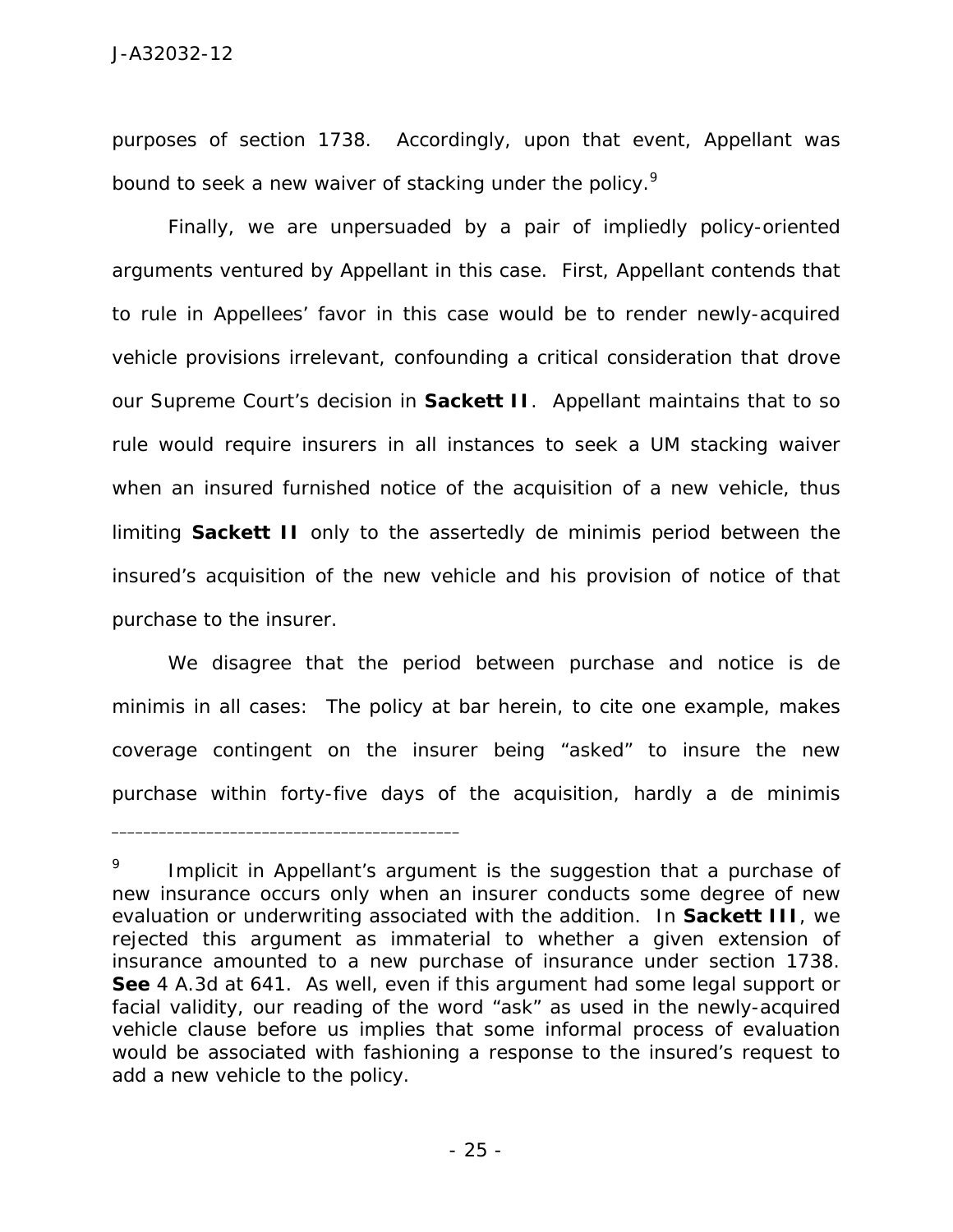period. Moreover, in *Satterfield*, *supra*, the newly-acquired vehicle clause required notice only by the end of the insurance term during which the new vehicle was acquired, which would appear to mean that the permissible delay in reporting a new vehicle under some policies might be as long as six months, or even a year. These are not *de minimis* time periods. Moreover, at least two courts have espoused the view that the core purpose of newlyacquired vehicle clauses is to ensure coverage during the periods between acquisition of a new vehicle and notice to the insurer, followed by the completion of such subsequent steps, if any, are prescribed by the policy to extend coverage. *See Satterfield*, 618 S.E.2d at 487 (quoting *Bramlett v. State Farm Mut. Auto. Ins. Co.*, 468 P.2d 157, 169 (Kan. 1970)) ("The purpose of the . . . 'newly acquired automobile clause' . . . is to provide coverage when an owned automobile is not described in a policy. When specific insurance is purchased and a separate policy is issued on the automobile[,] it becomes an automobile described in a new policy and it is no longer a 'newly acquired automobile.' At that time the terms and provisions of the . . . 'newly acquired automobile clause' are no longer applicable to the automobile.").

Appellant's implied argument that affirmance of the trial court's ruling would confound the frequently restated cost-cutting intent underlying the MVFRL is also unconvincing under the circumstances of this case. As noted *supra*, the thrust of the cost-cutting concern often cited in connection with the MVFRL is simply to avoid the uniform imposition of premium hikes

- 26 -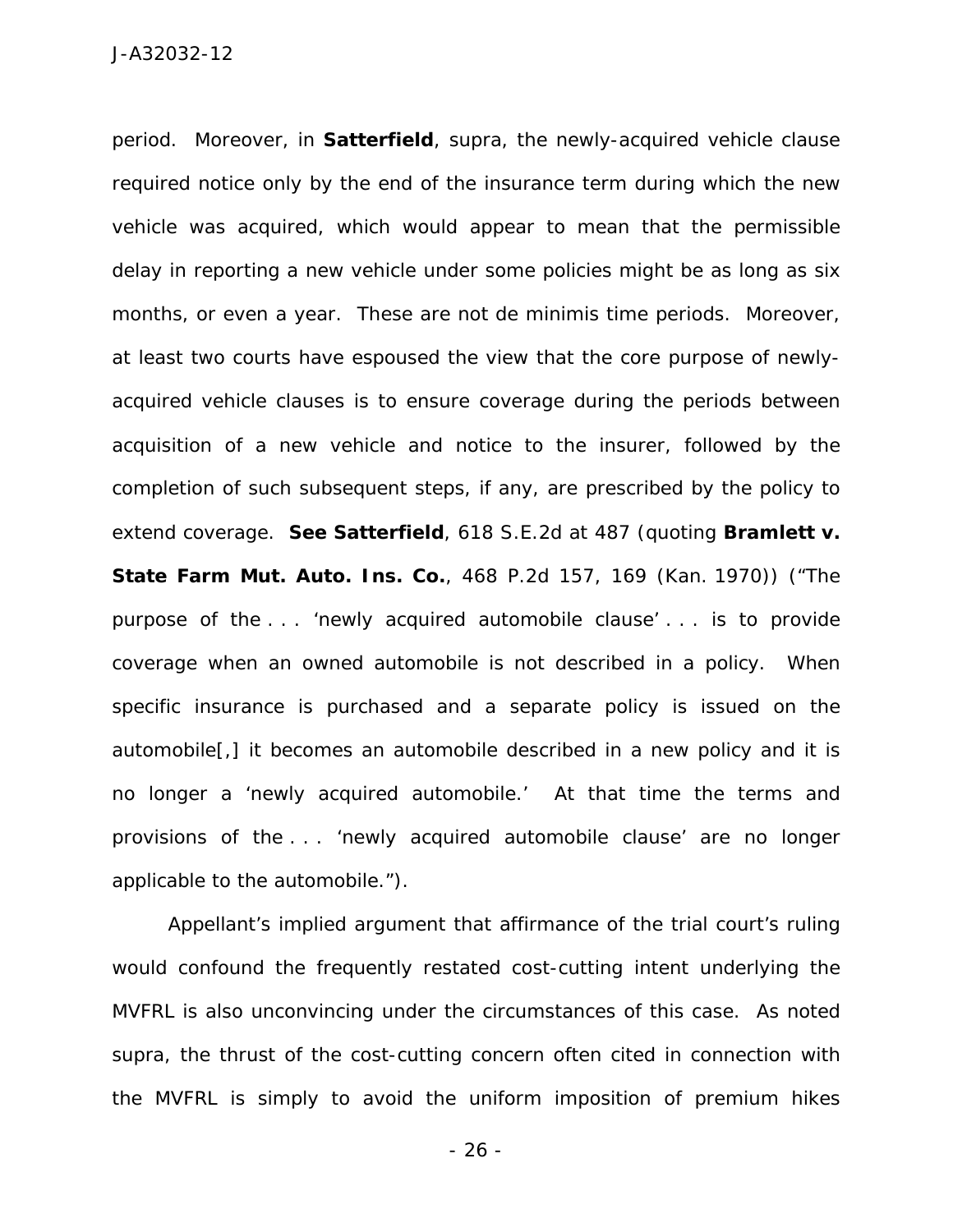associated with the provision of auto insurance under the no-fault system by adopting a more individualized approach, where a given insured's premiums are dictated by the insurer's determination of the risks associated with that insured as well as the level of coverage for which the insured opts to pay. *See Craley*, 895 A.2d at 542. Neither our reading of *Sackett III* nor our coverage ruling under the particular facts of this case confounds those concerns: Appellees in this case were not entitled to stacked coverage until they asked for coverage of the new vehicles, as required by their policy. In providing such insurance, Appellant was free to seek to renew the prior waiver in light of the newly purchased insurance, and to adjust Appellees' premium accordingly. Moreover, nothing in our prior cases suggests that the mere burden of requesting a new waiver of stacked coverage under these circumstances or those in *Sackett III* is at odds with the cost-cutting objectives underlying the MVFRL as expounded in *Craley*. The provision of such forms by insurers to insureds is routine. The burden of providing the same form under the circumstances at bar is *de minimis*.

 Based upon the ambiguity inherent in the newly-acquired vehicle clause at issue in this case, and our obligation to construe such an ambiguity in favor of the insured, we conclude that the addition of Appellees' third vehicle to the policy issued by Appellant constituted a "purchase" of insurance under 75 Pa.C.S. § 1738. As in *Sackett III*, that purchase triggered an obligation on the part of Appellant to confirm anew whether Appellees wished to waive stacking. As required by section 1738,

- 27 -